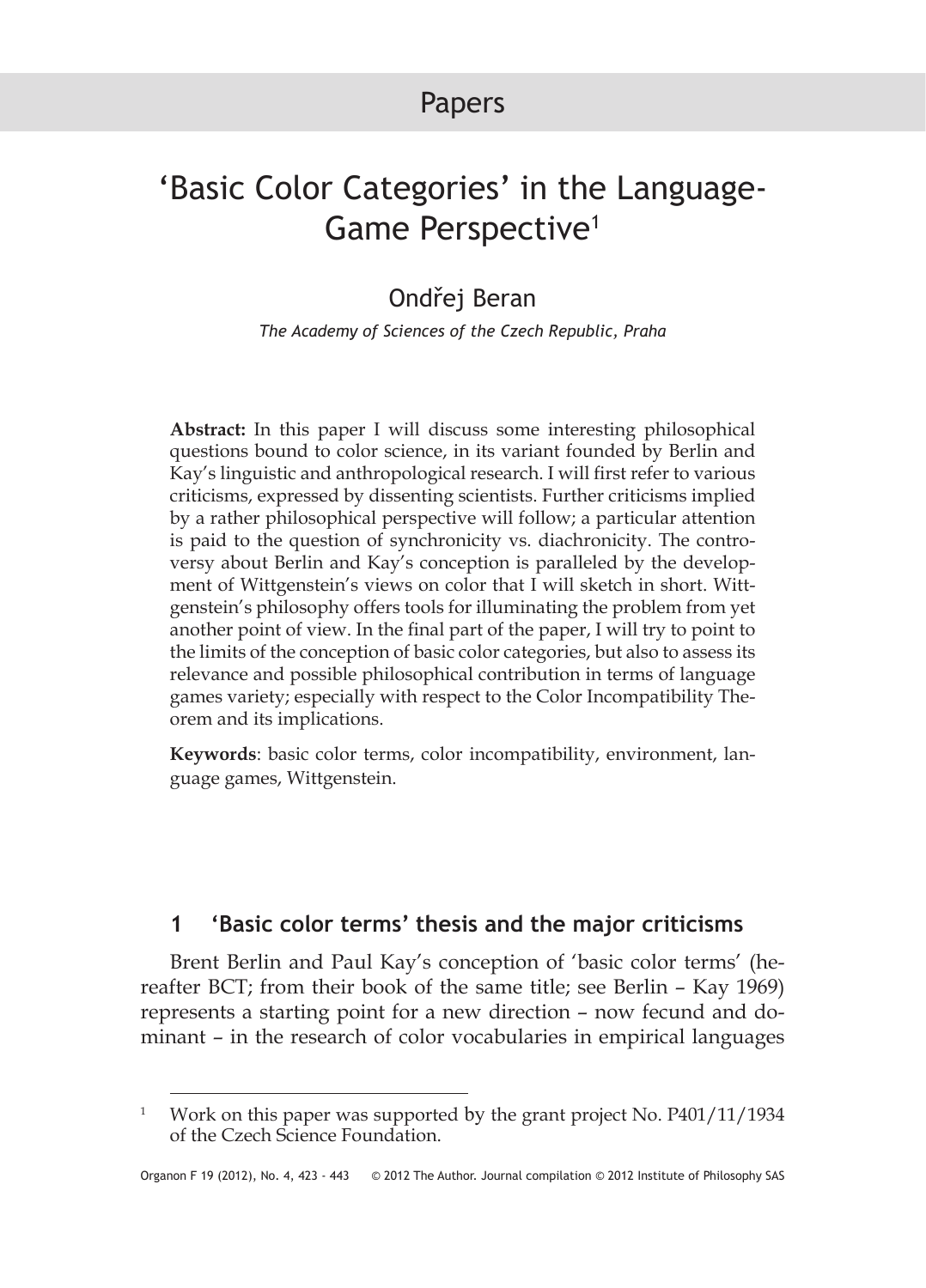(the project of World Color Survey). Yet it is very interesting for philosophy, too.

The presented view $^2$  goes, in short, as follows: There is certain general evolutionary scheme of basic color names or terms, various stages of which can be identified in contingent structures of natural languages. The whole spectrum of colors – as represented, for instance and most typically, by Munsell Color Chart – gains in successive steps still finer and more precise division, using particular basic color concepts. Concepts understood as 'basic' should be both monolexemic and primary, not classified by or derived from a reference to an external phenomenon (such terms as 'light green' or 'blueish green', and 'Himmelblau' or 'vinaceous' are therefore excluded). According to the basic BCT moral, the most primitive stage of the scheme is represented by the color spectrum division into two basic terms corresponding to clusters WHITE and BLACK and covering most light and warm hues on one hand, and most dark and cool hues on the other hand. 3 In fact, these color terms should be called rather 'macro-colors', as they both comprise several of our singular color concepts (cf. Witkowski – Brown 1977). The subsequent division ends in the list of eleven basic color concepts (white, black, red, yellow, blue, green, brown, grey, pink, orange, purple) as it can be found in modern Western (mostly Indo-European – hereafter WIE) languages. However, this stage of evolution is not to be understood as final or absolute in any sense; it is likely that the differentiation of color vocabularies will continue. 4

The alleged universality of the scheme is explained in neuro-physiological terms: there are three types of cells in retina and subsequently opponent pairs of cells in brain, and their unique responses encode different colors, perceived as such (see, e.g., Kay – McDaniel 1978, 617f). Indeed, some of these conclusions have been doubted later by the proponents of BCT themselves; but the theory still implies a distinct philosophical view on color as such. In this view, color nomenclature is

<sup>&</sup>lt;sup>2</sup> I will refer here mostly to later versions of the conception; e.g. Kay -McDaniel (1978, 614f).

<sup>&</sup>lt;sup>3</sup> Kay and his associates usually report this variant of color categorization to be found in Dani language in New Guinea (see, e.g., Kay – McDaniel 1978, 616). However, results of the primary field research made by Eleanor Heider are not that straightforward – see Heider (1972).

<sup>4</sup> Davies – Corbett (1998) suggest that in Russian a dissociation of 'blue' into two new basic color categories can be observed.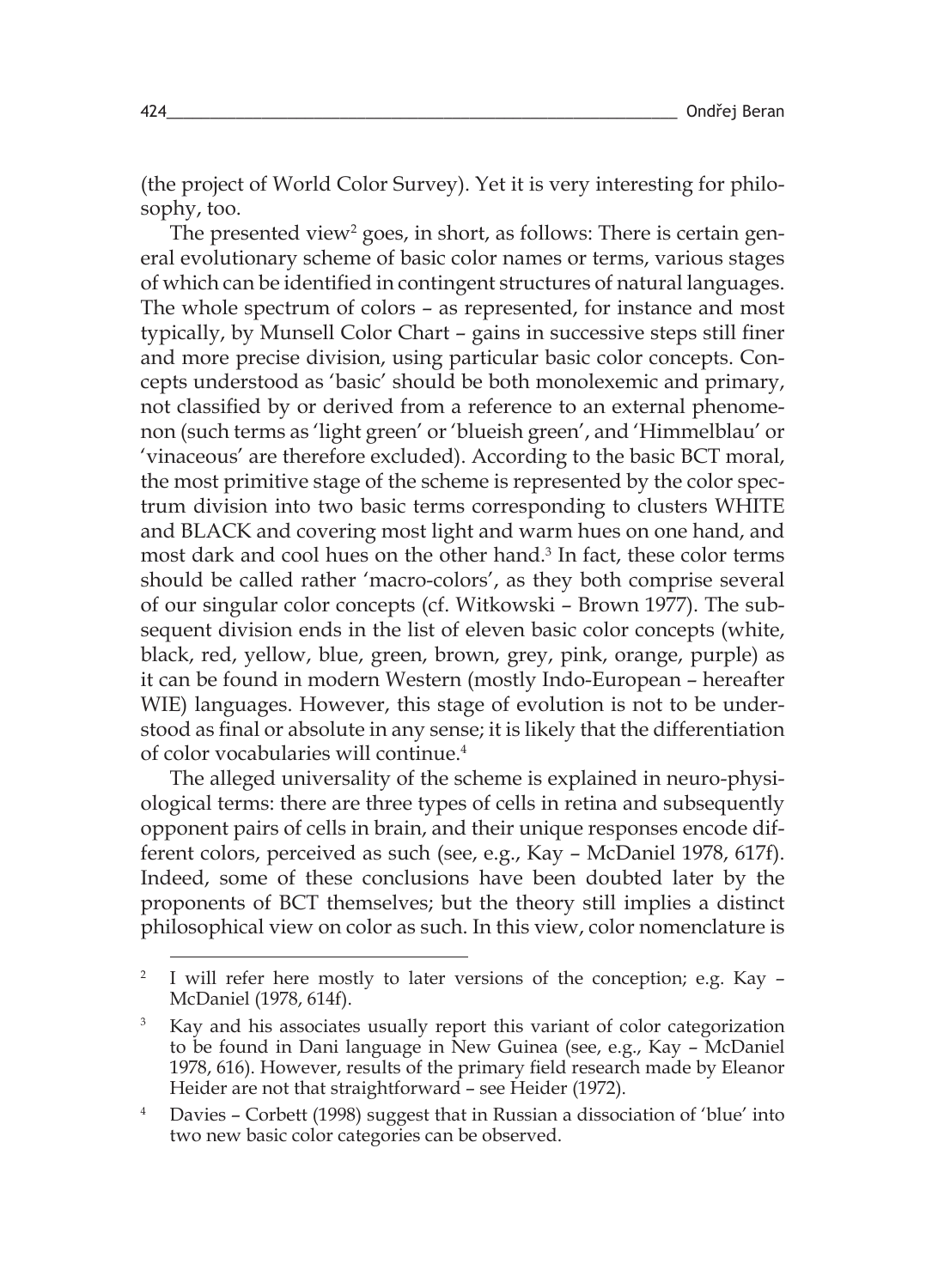interpreted as determined reflection of human perceptual abilities. The claim of universality attached to the evolutionary scheme is built upon two presuppositions: that all the people are considered to have the same perceptual and mental apparatus; and that semantic structures and patterns of language are fully pre-defined by this pre-linguistic level. However, this is very strong *epistemological* commitment; though the scientists had probably no such intention.

Naturally, the BCT explanative machinery has become a target for various criticisms. I will refer here to a few of them. One line of criticism stems from John Lucy's works. Lucy was interested, among other things, in factors influencing color memory, in particular the degree of easiness in recalling particular shades of color. This approach is concerned much more with our everyday linguistic practice. Despite the linguistic and neuro-physiological criteria of 'basicness' of a term (which are objectionable themselves) its importance in discursive practice – that is, its *pragmatics* – stems from different sources. In this variant sense, a term is pragmatically basic, if it is easy to be handled with, identified (repeatedly) or recalled. The experiments showed that it was exactly non-monolexemic and contextualized, hence use-limited color concepts that were easier to be identified and recalled and that played very, if not the most important role in discursive practices (see, e.g., Lucy – Shweder 1979; 1988).

An extensive and diversified critique is presented by Barbara Saunders. It results from a rather more philosophical perspective. Saunders criticizes the very idea of color categories evolution, as is presented by Kay and others. She argues that it stems from Euro-centric and Colonialist notion of (degrees of civilization) progress: in this scheme any differences from the Euro-American default model are interpreted as inferior position in the universal framework of historical development. 5

<sup>5</sup> Kay – Maffi (1999) admit their adoption of the idea of progress, where the supreme position is held by modern WIE languages, but they insist that 'progress' in this sense is to be interpreted in purely instrumental terms: higher degree of differentiation of color vocabulary corresponds to higher claims imposed by more developed technology of the respective culture. Hence, the progress in question is essentially a technological progress, and must not be identified with an alleged progress of 'civilization' or with general cultural inferiority/superiority. However, the question is whether these two levels can be (easily) distinguished (separated); or, whether the denial alone is enough to warrant that the issue avoids the dangerous associations.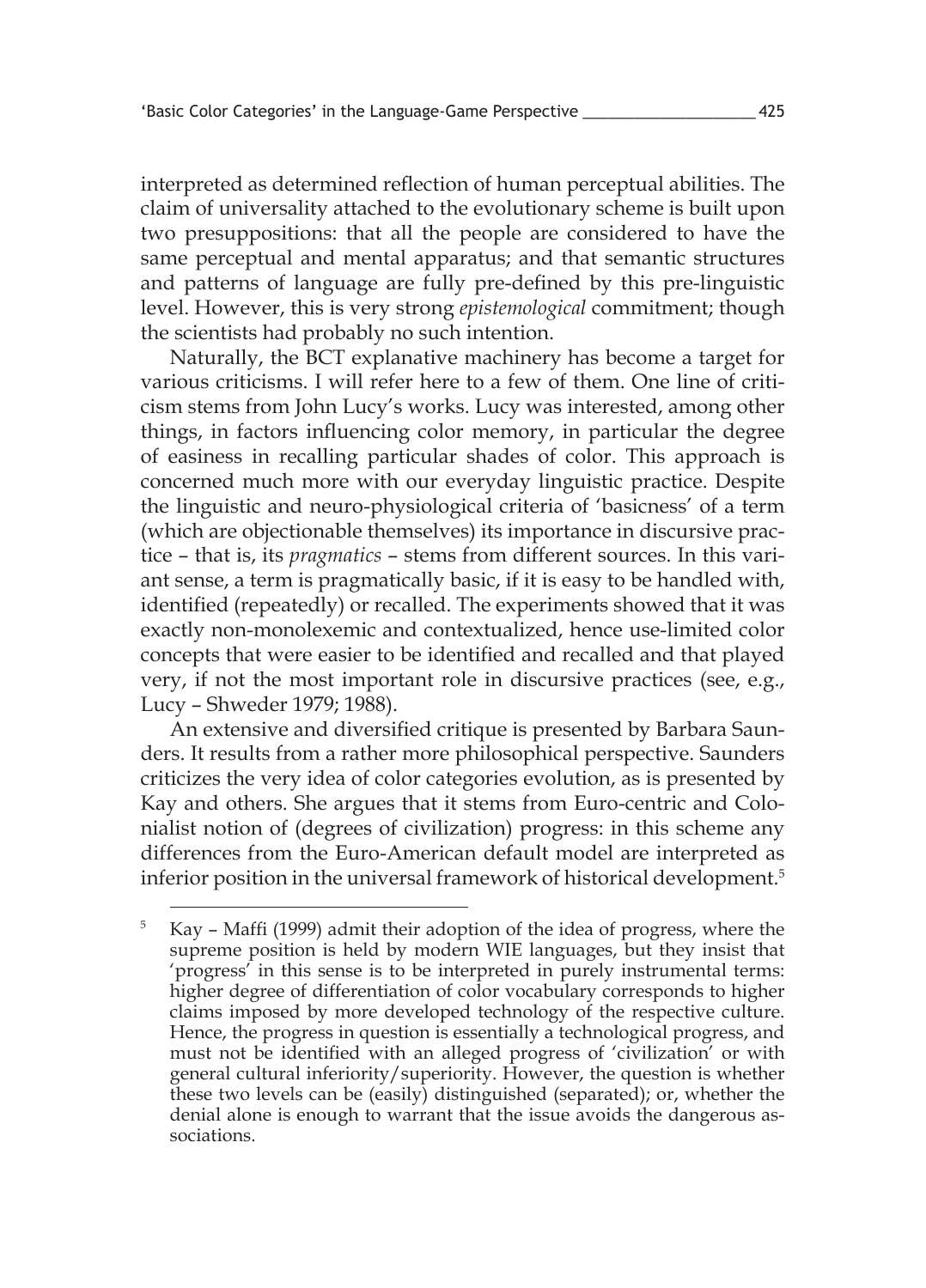The very instruments used for establishing the validity of the evolutionary scheme prove themselves to be highly problematic. First, the idea of mental/perceptual space or contents antecedent and independent with respect to the linguistic level of the phenomenon cannot be reasonably grounded. This role of language has been stressed also in the  $20<sup>th</sup>$  century philosophical context – that the assumption criticized by Saunders is untenable was shown by such divergent thinkers as Wittgenstein $^{\rm 6}$  and Heidegger $^{\rm 7}$ .

Saunders also points to the fact that comparative tools like Munsell's color chart (used broadly by field researchers) pre-determine and predefine the results of the investigation. Moreover, the answers of native respondents had to be extensively corrected and modified in order that they could be implemented into the structure of basic color categories attributed to the respective language by the researchers. For despite the alleged universality of color, the respondents often did not even understand the question, based on *our* concept of (basic) color (see, e.g., Saunders – van Brakel 1997; Saunders 2000).

Another difficulty is involved in the presumption of the step-bystep division of the *whole* color spectrum. According to that, all the people should know and name all the shades, only in different patterns – use different numbers of basic color terms, but always covering the whole range of hues in different grains of division. However, there is a dissenting view on the origin of color names, namely that it is a kind of emergent phenomenon: narrow (specified) names for limited parts of the color spectrum emerge as the speakers cope with their specific environmental conditions, while some parts of the spectrum can remain unnamed or lack a consistent label. This 'Emergence hypothesis' is still being discussed. 8

<sup>6</sup> The later Wittgenstein's opus magnum, *Philosophische Untersuchungen* (Wittgenstein 1958a), focuses mostly on the problem of the relation between language and various mental phenomena like thinking or meaning and argues that they cannot be treated as independent, antecedent or even founding with respect to language semantics.

<sup>7</sup> See Heidegger's *Sein und Zeit* (Heidegger 1977, § 34, in particular). Heidegger's later work on language, such as *Unterwegs zur Sprache* (Heidegger 1960), is even more specific in this point.

<sup>&</sup>lt;sup>8</sup> The hypothesis of emergence was suggested by Levinson (1997). Kay – Maffi (1999) admit only one language to be 'non-partitioning' in the present, yet they implement the emergence in the past into the evolutionary scheme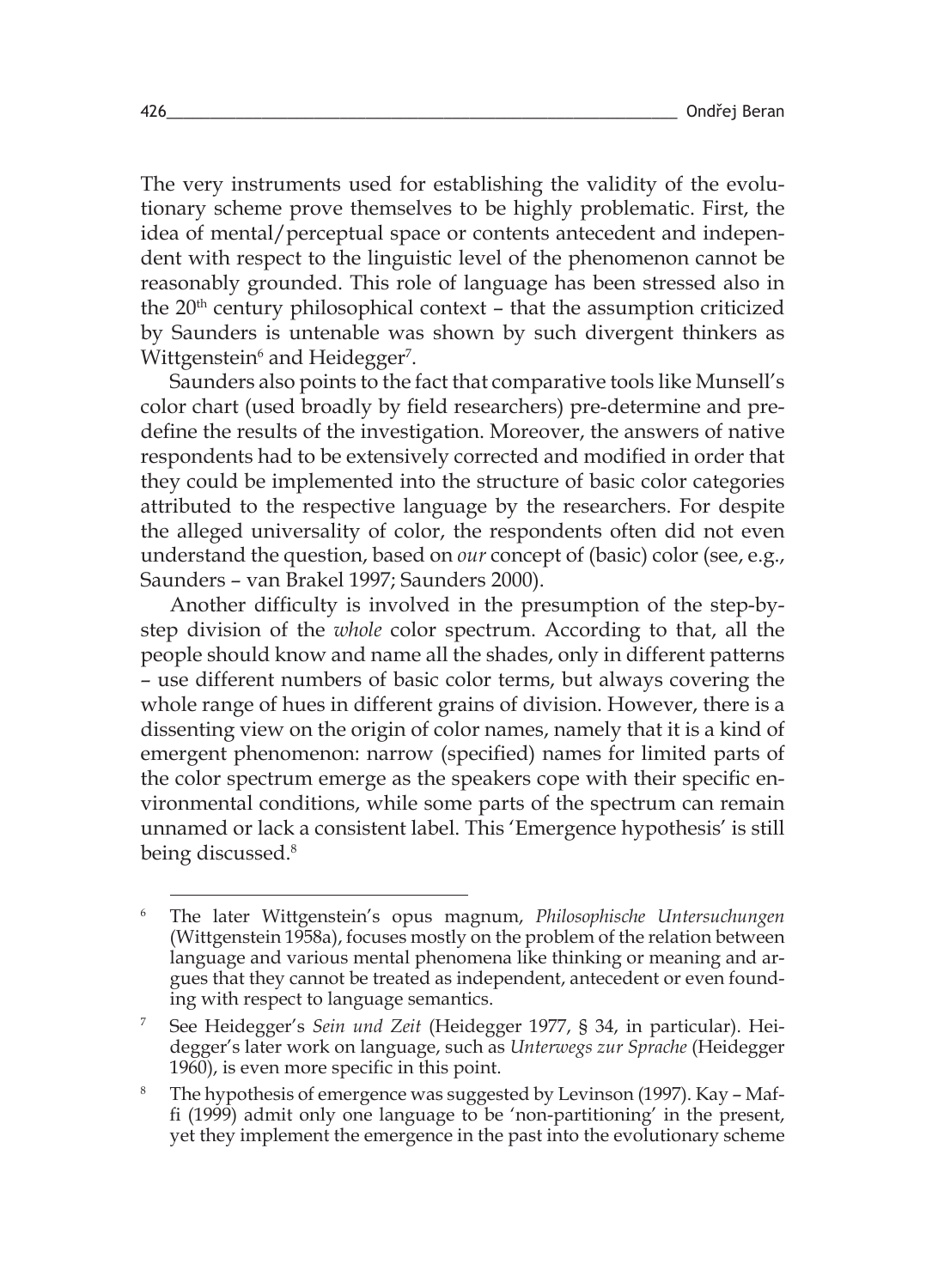Another interesting perspective was provided by gender-oriented linguistic research. The pivotal work of modern gender linguistics, Robin Lakoff's *Language and Woman's Place*, pays some attention also to the color-naming patterns differing between women and men. According to Lakoff, the allegedly 'basic' color terms seem to be an instrument used quite specifically by *men*; whereas women use – besides the 'basic terms', too – more frequently the contextualized, derived or other more specific terms.<sup>9</sup> As a result, women seem to display much broader, richer, and more nuanced set of color names than men do. In this light, the alleged basicality of Berlin and Kay's set would rather reflect *poverty* of the vocabulary of the group of speakers that keeps political power and standards-defining authority.<sup>10</sup>

#### **2 Synchronic vs. diachronic**

The evolutionary scheme has the ambition to explain the differences among languages in terms of diachronicity. However, some implications of this approach are not unproblematic. As the evolution has only one direction, universally valid (due to our shared neuro-physiological equipment), we have to expect that *if* languages occupying lower position in the evolutionary scheme have enough time, they will develop the same pattern of color concepts as modern WIE languages have. How-

as a tool explaining some aberrant phenomena. Saunders (2009) points to the fact that people of some culture may have never met (and therefore reflected, named) some particular color. The first experience with a hitherto unseen color can take shape of an impression of something alien, ugly and unnatural (the example of people of Northwest Canadian tribes who saw 'pure red' for the first time in the 18<sup>th</sup> century, when it was imported from China).

<sup>&</sup>lt;sup>9</sup> Lakoff (2004, 43). Lakoff's method was later criticized as unscientific, and her results as based mostly on the author's own linguistic intuition and anecdotic evidence. However, many of them were confirmed, though in reinterpreted framework; including those concerning the usage of color terms (see, e.g., Rich 1977, or Nowaczyk 1982).

That BCT machinery takes *men* into account as paradigm is documented also by recent research discussing the possibility of tetrachromatic vision in women. Some women (what percentual proportion, is still under debate) may have different neuropsychological equipment in virtue of which they could distinguish much more colors than men and 'ordinary' women. See Jordan – Mollon (1993).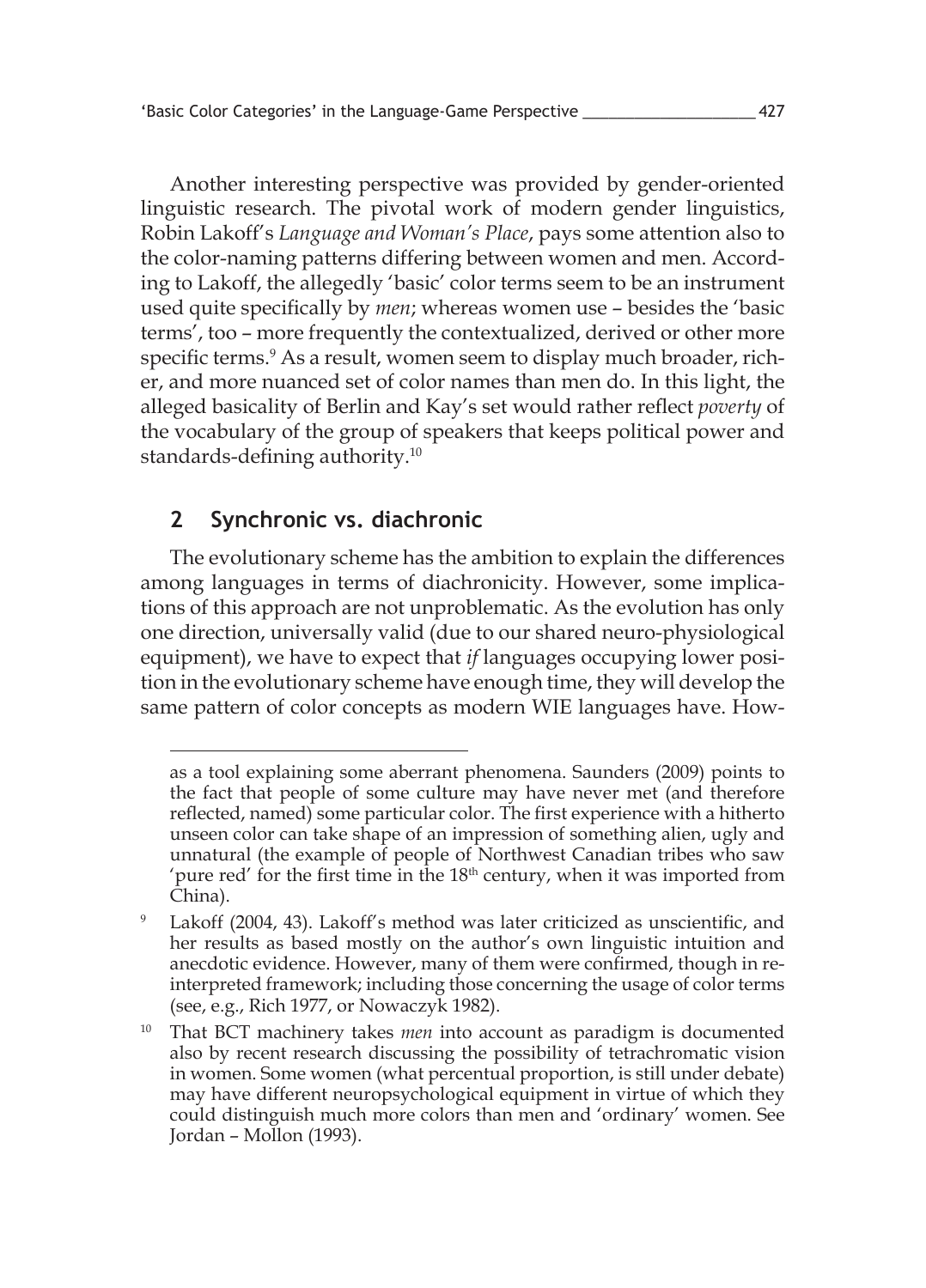ever, it needn't be that simple. The problem is already with the very notion of expectation here. For the pre-*viewed* route of development may blend with pre-desired and finally pre-*enacted* by us. The evolutionists themselves admit that the differentiation of color nomenclature traces the technological needs and devices. But technologies in various cultures are not independent phenomena (technological importance of colors as well); the technology with which the speakers of 'lower' languages are confronted is and will be more and more *ours* one. That is, even if the color vision was rooted in the level of neuro-physiology, the nomenclature still reflects conditions of the environment with which speakers have to cope. If there is one and the same pattern of conditions to cope with, the same or similar pattern in vocabulary is ready to be expected, too. Unfortunately, this tells us nothing about the universality of color *vision*, beyond the universality of circumstances-dependent needs, tasks, devices and objects. Apart from the notorious observantobserved interdependence, in the interlinked 'globalized' world, there is no easy way how to establish *independently identical* ways of development of anything.

Even if we admit the structures reported to us as discovered in distant languages, the point is that the observed differences are essentially synchronic, not diachronic. The task and conclusions *claimed* by the color evolutionists then don't coincide with what they *really* do – which is description of various languages *in present*. When for instance biologists research the link(s) of evolution in the domains of plants or animals, they cannot see it as embodied straightforwardly in the *synchronic* variety of living organisms. They have to study also extensive diachronic material (fossils etc.). Some species that are contemporary to one another indeed can be placed to different evolutionary stages, but this *never* means different positions in *the same* line of development. Though our distant ancestors were amphibians, they cannot be identified with contemporary amphibians. In fact, it is a non-trivial taxonomic question whether they can be referred to as 'amphibians' in the same sense at all<sup>11</sup> (again, the danger of confusing synchonic and diachronic level). Analogously, there is no good sense in expecting the contemporary amphibians to evolve into actual 'human' forms in the future. The factor of interplay between the organism and its environment is also of

<sup>11</sup> For the survey of amphibians' taxonomy, as well as of the discussions about their phylogenetics, see Frost et al. (2006).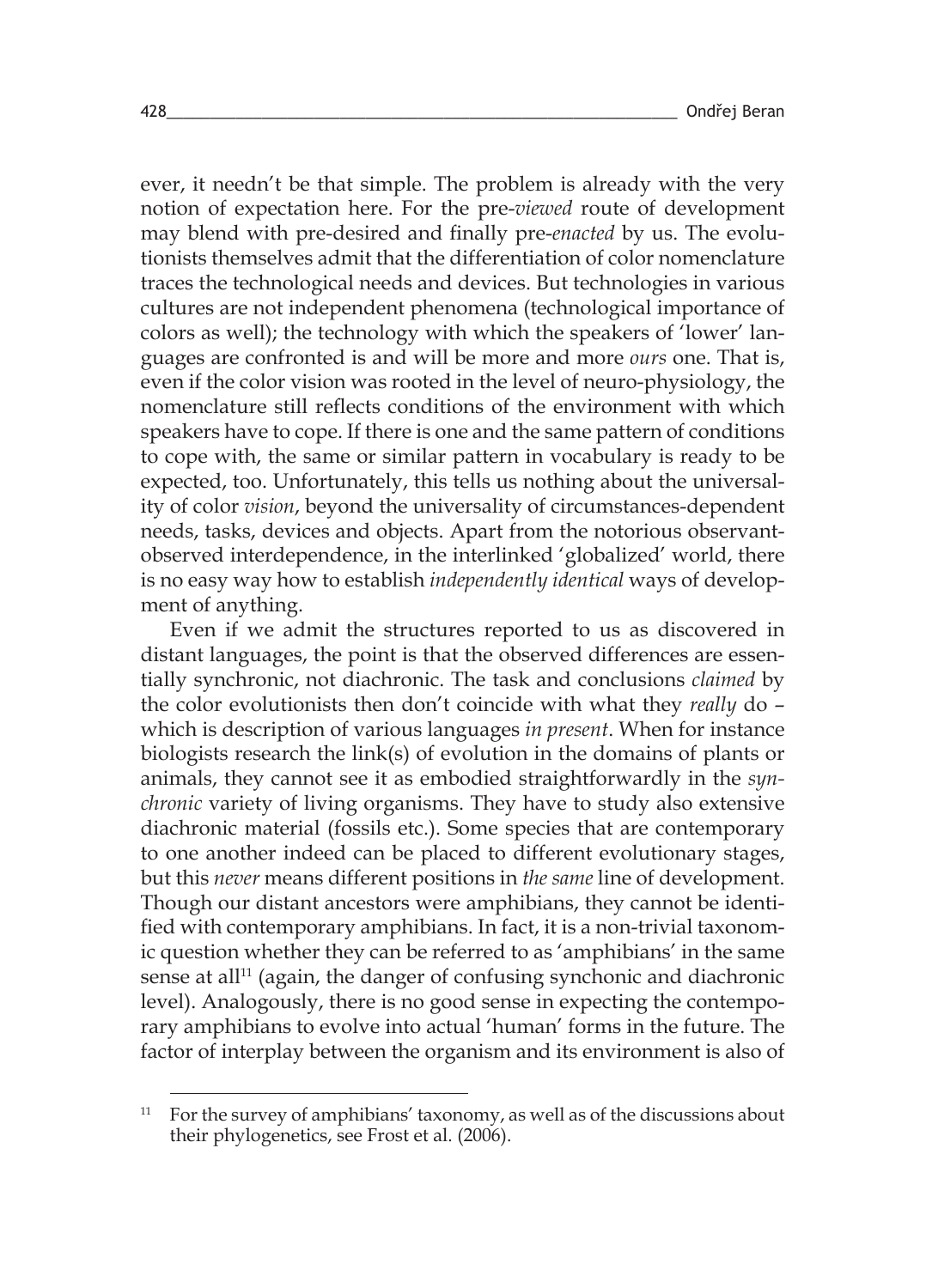utmost importance. Let's consider the trade-off in adaptive strategies or analogous equipments of independent origin, such as camera-type eye in cephalopods and in vertebrates. When we speak of evolution in biological sense, all this should be taken into account. The parallel between biology and language is of course rather superficial; but it illustrates how simplified and naïve may be the idea of evolution, extrapolated thus straightforwardly into the context of language. The 'evolution theory' of colors obviously admits no significant ramification; on the contrary it emphasizes (or postulates?) a unifying process.

Though the idea of color vocabularies evolution involves the assumption of a common rule governing the process, such as the natural selection in the case of biological evolution, uniformity can hardly be presumed here. Especially synchronically co-existing different forms cannot be interpreted as antecedent and subsequent phases of one and identical line of development. When we consider the development of natural languages, as it is known in their diachronicity, we see that longtime identity of one and the same language can scarcely be found. Even if we atribute the same name – such as 'Greek' – it needn't be direct continuous development of a self-identical body, but it rather includes various discontinuities. The development often even breaks the identity of the language bearing one name: Latin dissociates into French, Italian, etc. The situation of Latin is particularly interesting, since it is a rather rare example of a language offering us rich text material for comparison of various evolutionary stages. 12 However, what we can observe here (with respect to color names pattern) 1) is definitely a diversification and 2) doesn't follow the expected sequence of evolutionary stages. In an extreme case, we can even witness *reduction* of the structure of basic color names. 13 What is to be concluded here? First of all, the general theory of color terms evolution provides no strong evidence for the occurrence of the unified development line. Secondly, the empirical material (study of diachronic phases of Roman languages, for example) doesn't confirm the uniform evolution either. At best, such

<sup>&</sup>lt;sup>12</sup> Surprisingly, Greek and Latin don't fit well into the evolutionary scheme. They displayed many color concepts already in the antiquity; but there were also such terms as *kyanos* or *caeruleus*, difficult to translate consistently into modern WIE languages (at times, they were even doubted to be color names at all).

<sup>13</sup> See, e.g., Kristol's (1980) research of color names in Italian dialects.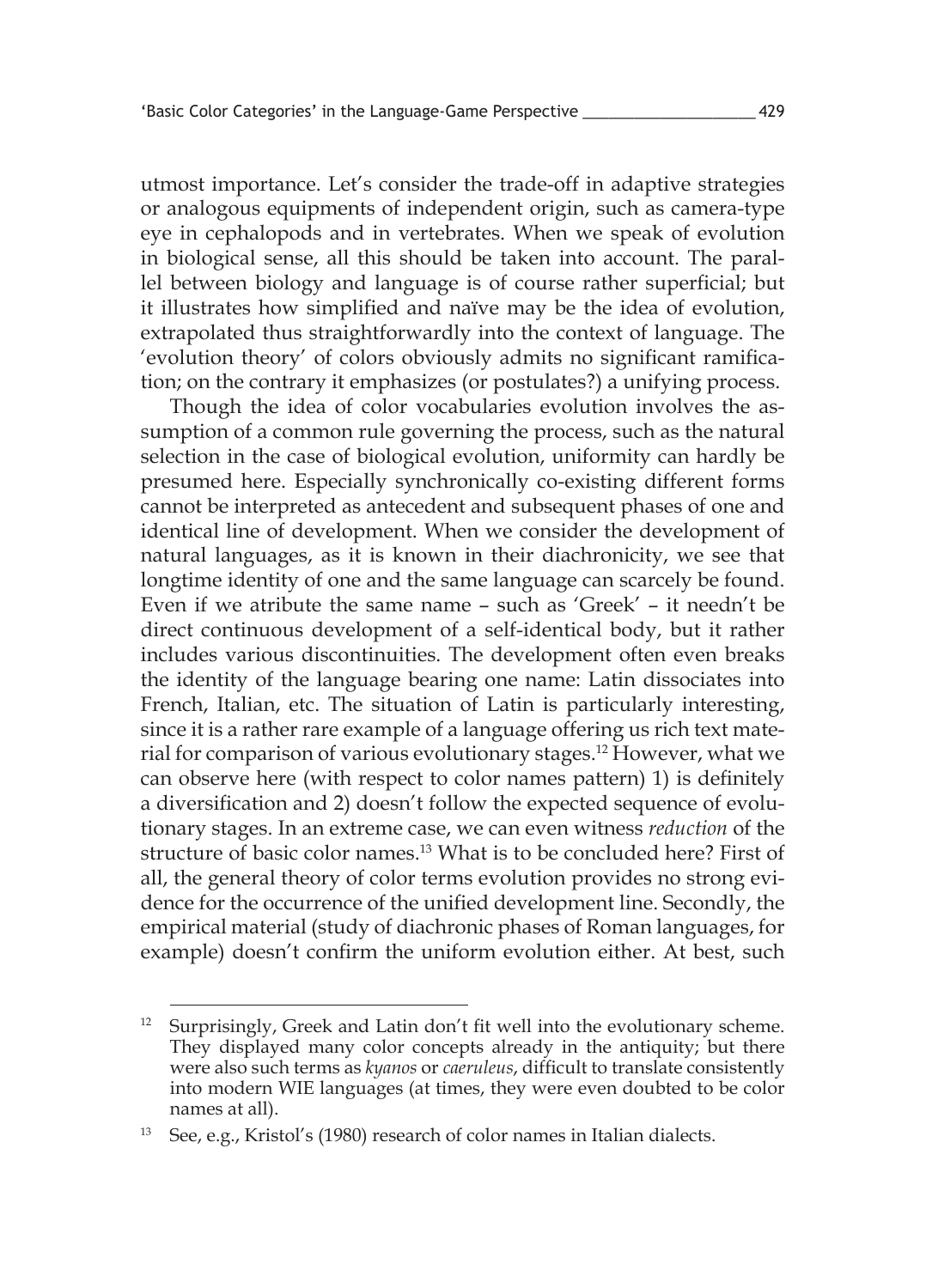tendencies as unification and diversification always co-exist with and influence each other. We mustn't also forget that there are reasons for considering the unification as a secondary phenomenon of 'cultural' origin. We can therefore ask: is there a more appropriate way of treating the synchronic diversity in color nomenclature, including the patterns of 'basic color categories' as they are observed in natural languages?

#### **3 The development of Wittgenstein's views on color: what is the basic**

The problems of color evolutionists, who must face the abovementioned objections to the claim of universality they raise, can be illuminated by the development of Ludwig Wittgenstein's philosophical views on color.

The starting point of Wittgenstein's considerations, represented by his *Tractatus logico-philosophicus*, is in a sense analogous to the tacit assumptions of the evolutionary conception. Color is declared to be a kind of universal – it is a 'form' of objects, in fact a transcendental prerequisite of their ability to be perceived, thought and spoken of meaningfully. In this context, color determination is claimed to be at the same level as determinants of space and time (Wittgenstein 1961, 2.0251). Each object (spoken of in any conceivable language) must have a color, in order that it can be grasped by human thinking. The category of color is understood here to be of the same kind in all languages.

The use of this universal is governed by various semantic rules or laws, which are assumed to hold in any language. One of them, perhaps the most famous, is the so-called Color Incompatibility Theorem (hereafter CIT). Wittgenstein himself expresses it as following:

It is impossible for two colors to be at the same time in one place of the visual field, that is to say, logically impossible, for the very logical structure of color excludes it. (…)

(It is clear that a logical product of two elementary propositions can be neither tautology, nor contradiction. The proposition that one point of the visual field has two different colors at the same time is contradictoric.) (Wittgenstein 1961, 6.3751; my translation)

This particular formulation excluding multiple color ascriptions at the same time is motivated by Wittgenstein's conception of elementary propositions, tautologies and contradictions, etc. The rule itself, how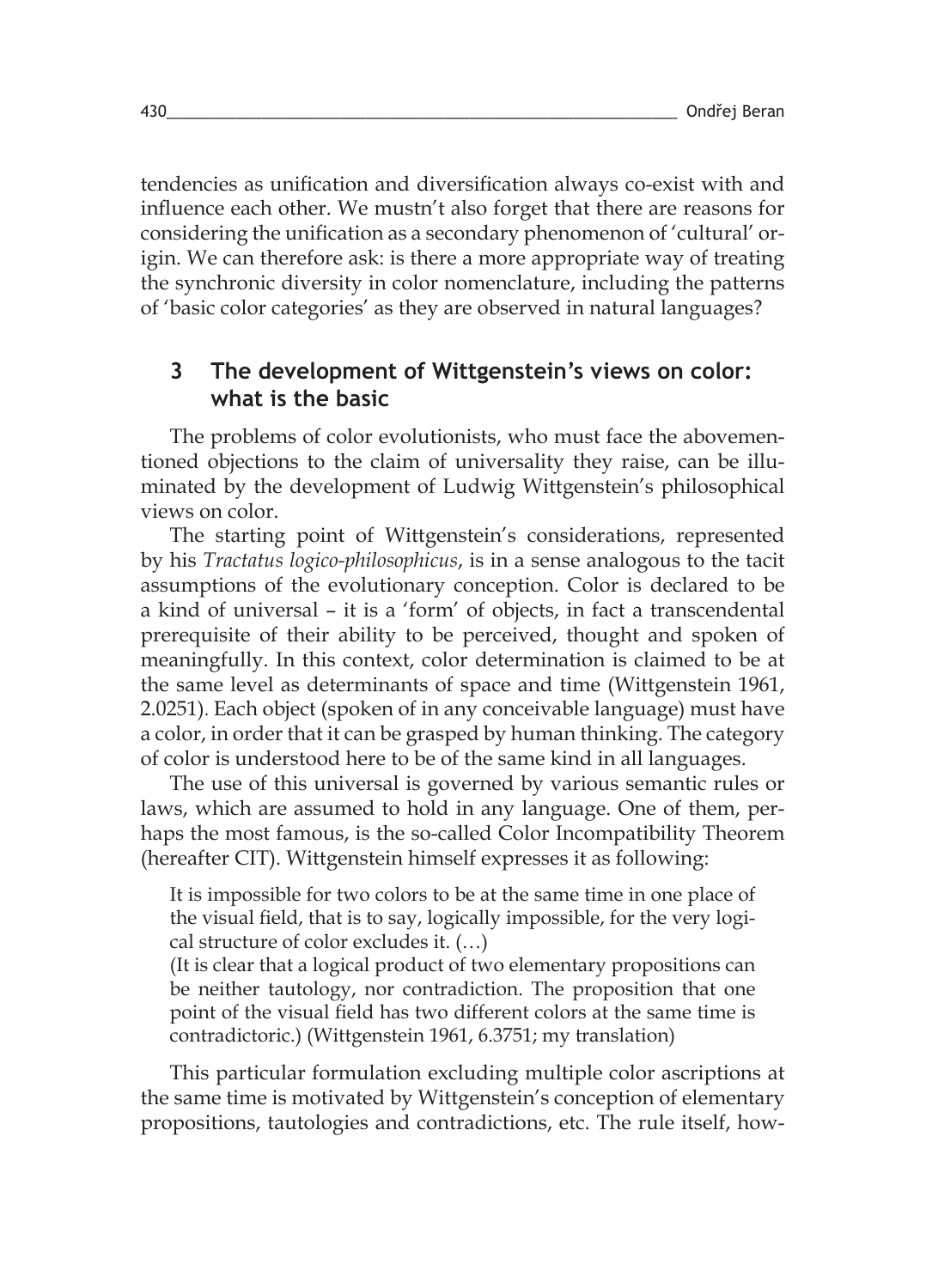ever, is probably seen here as primary and intuitive; and the explanation operating with elementary propositions comes only subsequently. CIT became subject of a brisk discussion among logicians after Wittgenstein's death. Nevertheless, neither its participants doubted the validity of CIT; the debate centered about the question whether CIT is to be interpreted as an – in Kantian terms – analytical, or rather synthetic *a priori* proposition (see especially Putnam 1956; Pap 1957; Rozeboom 1958).

However, Wittgenstein himself later realized that the contradictoric character of multiple color ascriptions couldn't be explained using the Tractarian logical analysis. The solution he offers in "Some Remarks on the Logical Form" is the following: the impossibility to ascribe two or more colors at the same time is a primitive logical impossibility. That is, 'x is red and [at the same time] green' is neither an ordinary false proposition, nor a contradiction, but a functionally incorrect proposition. It is an incorrect propositional *form*, generating no properly formed and meaningful proposition at all. There is no further explanation, such as logical analysis of the multiple ascriptions into their elementary building blocks; the only thing that can be said about it is that the impossibility is rooted in the structure of phenomena themselves (Wittgenstein 1929, 168f). Wittgenstein thus expresses a view analogous to the Husserlian maxim "Zu den Sachen selbst"; but the idea of 'phenomenological language' he proposes aims rather at the intuition that the logic of our language emerges in the interaction with our everyday practice.

Wittgenstein left the difficult question of the relationship between the realm of language and the realm of phenomena without a clear answer. He emphasizes repeatedly that for philosophical use and especially in the case of colors we must stick to the intuition that phenomenology blends with grammar: that is, the laws of what is possible within the realm of experience are closely interlinked with the rules of what can be meaningfully said (Wittgenstein 1964, 51). Wittgenstein's thinking *doesn't* proceed, however, *via* identification of color patterns with arbitrary linguistic constructions, which would be a case of some linguistic idealism. 14 Much rather, he sees the structures embodied in language as the only meaningful criterion of our orientation within the world, i.e., of

<sup>&</sup>lt;sup>14</sup> This is what Austin (1980) attributes wrongly to him. For a detailed discussion and analysis of Wittgenstein's *transcendental* position see Noë (1994).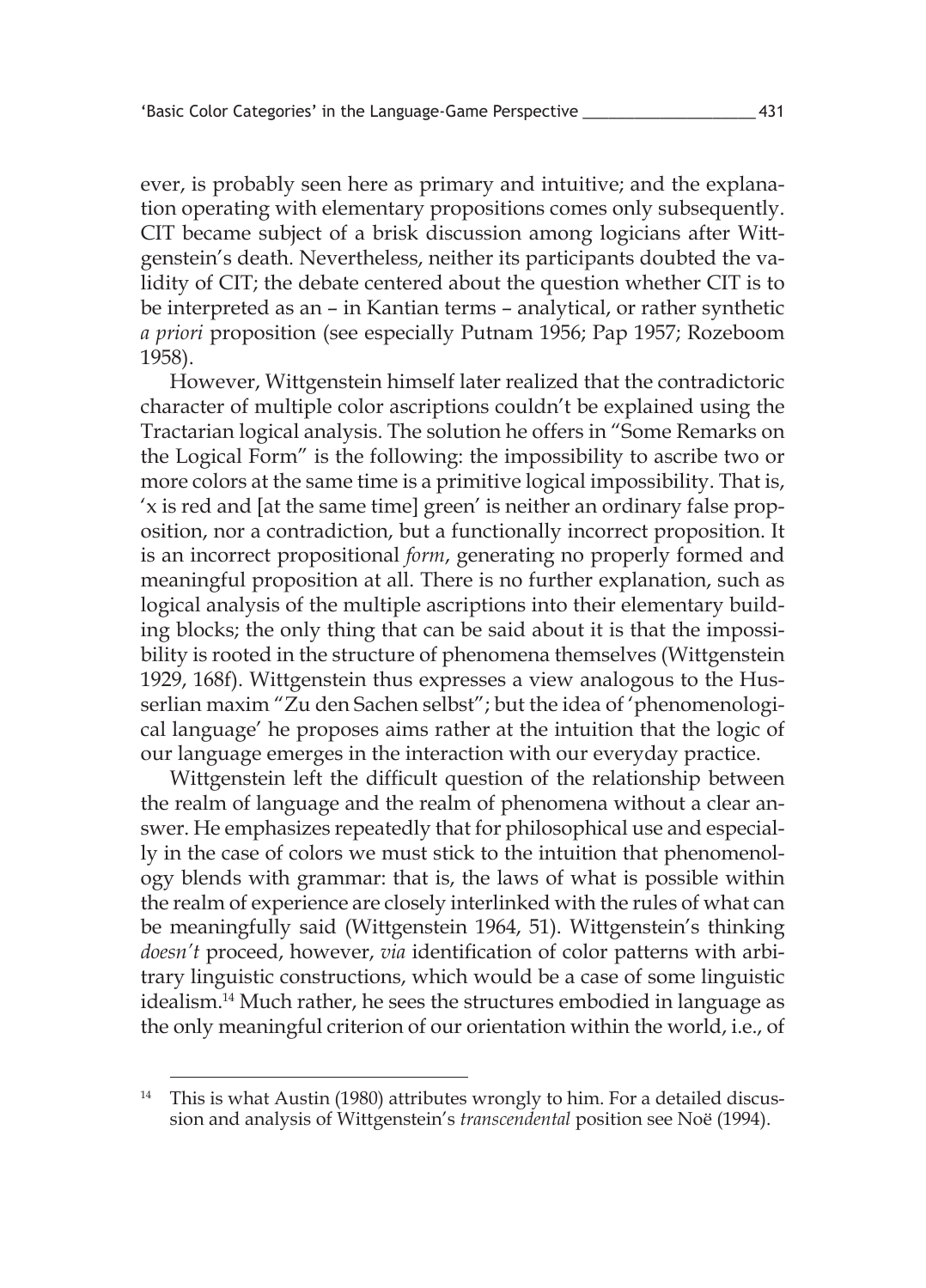how we cope with our environment. Though the metaphor of language as a *game*, introduced into philosophy broadly by Wittgenstein, tempts us to understand it in purely conventional terms, Wittgenstein himself is closer to see it as such a type of game that is limited rather strictly by the conditions of its 'playground'. The example of chess used by Wittgenstein emphasizes the definition of game by its formal (functional, positional) characteristics; but language, especially those of its segments (games) that report something about the 'outer world', is strongly analogous to a situated, bodily, limited type of game – *sport.*<sup>15</sup>

Facing the variety of human cultures and environments, as well as the variety of human languages, one must rethink more carefully the claim of universality imposed on rules that govern the use of color terms. Wittgenstein suggests a 'perspicuous representation' (*übersichtliche Darstellung*) of the grammar of our color categories in the shape of color-octagon or color circle. Herein colors are given their respective positions determining possibilities of their blending, mixturing etc. A paradigm of antagonistic colors is represented by red and green. They not only cannot be ascribed at the same time, they don't even produce a 'meaningful' mixture. That is, no color bearing the name 'color', either 'basic' or 'derived', stems from (can be said to be) a combination of red and green. Wittgenstein therefore chooses exactly this pair for his attempt to question the validity of CIT. His example introduced in *The Brown Book* is the following:

Imagine this game: A shows B different patches of colors and asks him what they have in common. [...] If then he pointed to pure red and pure green, the answer would be that these have nothing in common. But […i]magine a use of language (a culture) in which there was a common name for green and red on the one hand, and yellow and blue on the other. Suppose, e.g., that there were two castes, one the patrician caste, wearing red and green garments, the other, the plebeian, wearing blue and yellow garments. Both yellow and blue would always be referred to as plebeian colors, green and red as patrician colors. Asked what a red patch and a green patch have in common, a man of our tribe would not hesitate to say they were both patrician. (Wittgenstein 1958b, 134).

Lance (1998) introduces the explanation of language as a sport explicitly in the context of polemics against Wittgenstein's rather misleading gamemetaphor.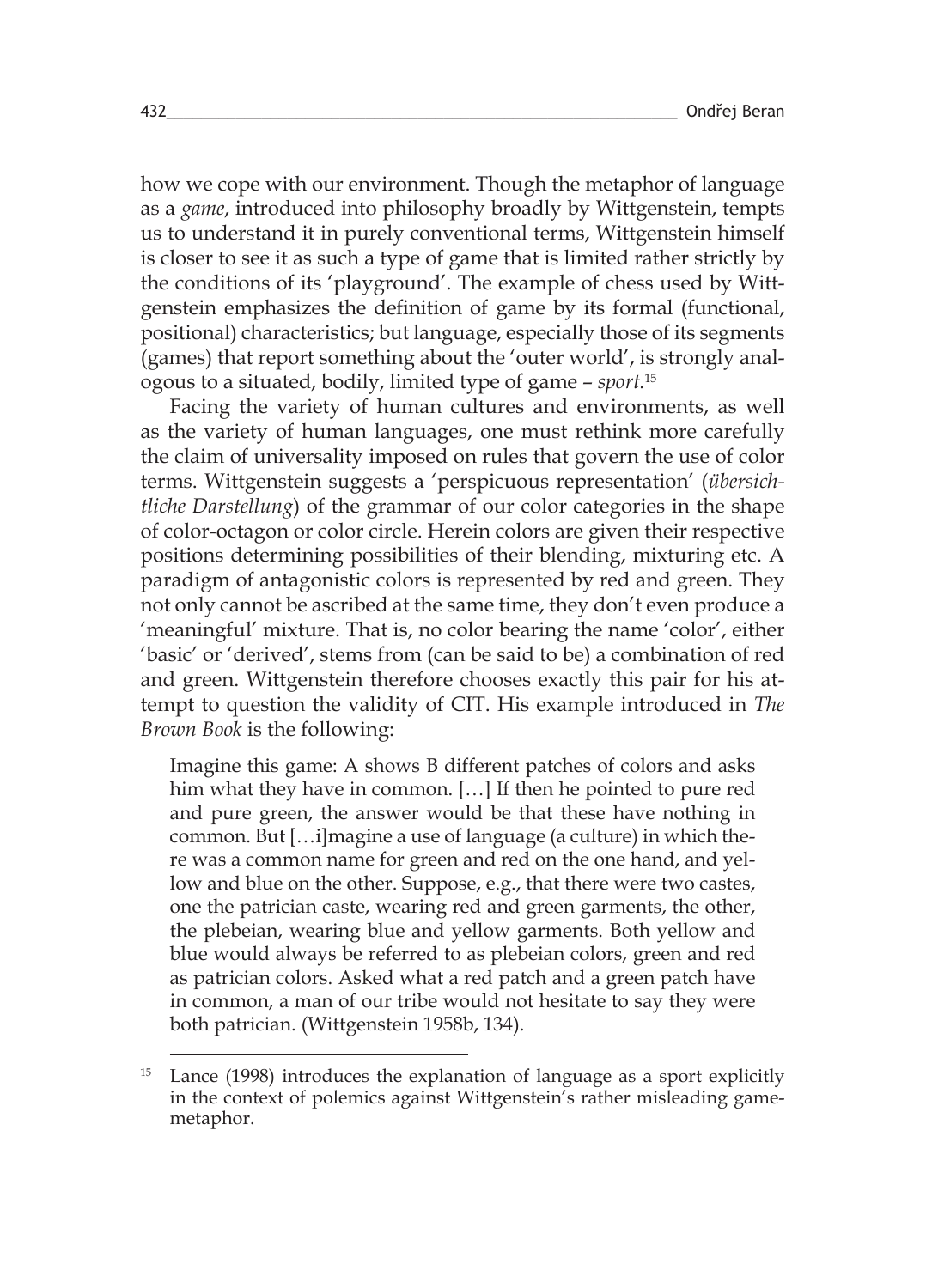Of course, this is a trivial counterexample that doesn't refute, e.g., the impossibility of occurrence of two different colors at the same time in the same point of visual field. However, that was not its purpose. Wittgenstein tries to show that, with respect to the "impossibility of something being both red and green", there is nothing like a natural hierarchy of contexts, one of which would state this possibility or impossibility in a primary sense that the other contexts could modify only in 'transferred' or inaccurate sense. If we ask any question concerning color, the answer is impossible until we specify the game we play (Wittgenstein 1958, 133f). Unfortunately, to analyze the hierarchy among various language levels (games) would be a task of rather difficult kind.

The later Wittgenstein tries to treat the problem of variety of color nomenclatures from yet another perspective. In his *Remarks on Colors*, he asks himself the question whether and how it is even possible to grasp a different pattern of color naming bound to a different culture. The difficulty is obvious: language games are, so to speak, 'forms of life'. No speaker can choose her own life habitus, 'form of life' (which is determined also culturally). The way she speaks is closely tied to the way she lives; the foundations of her discursive patterns are to be explained in terms of embodiment in her everyday life practices. Of course, people *are* able to know and learn still new things; but even this ability stems from their specific cultural background and is limited by it. Wittgenstein's reasoning proceeds as follows:

Even if there were people for whom it would be natural to use consequently expressions like 'reddish green' or 'yellowish blue', and if they manifested abilities that we lack, still we wouldn't be forced to admit that they see colors we don't see. For there is no generally accepted criterium for what is a color, unless it is one of our colors. (Wittgenstein 1977, I, § 14; my translation)

The argument is analogous to the one displayed by Donald Davidson against Whorf's claim of essentially different languages. Its axis consists in pointing to a conceptual contradiction: we can call 'language' only a sign system that we are able to interpret as such – to translate into our language. Otherwise we couldn't recognize it as a language at all. But once we are able to translate it in a satisfying way, why should we call it essentially different? Wittgenstein's attitude to 'foreign' color concepts or color geometries is the same: it is in the very nature of our language (and thinking), that its descriptive abilities and tools operate on such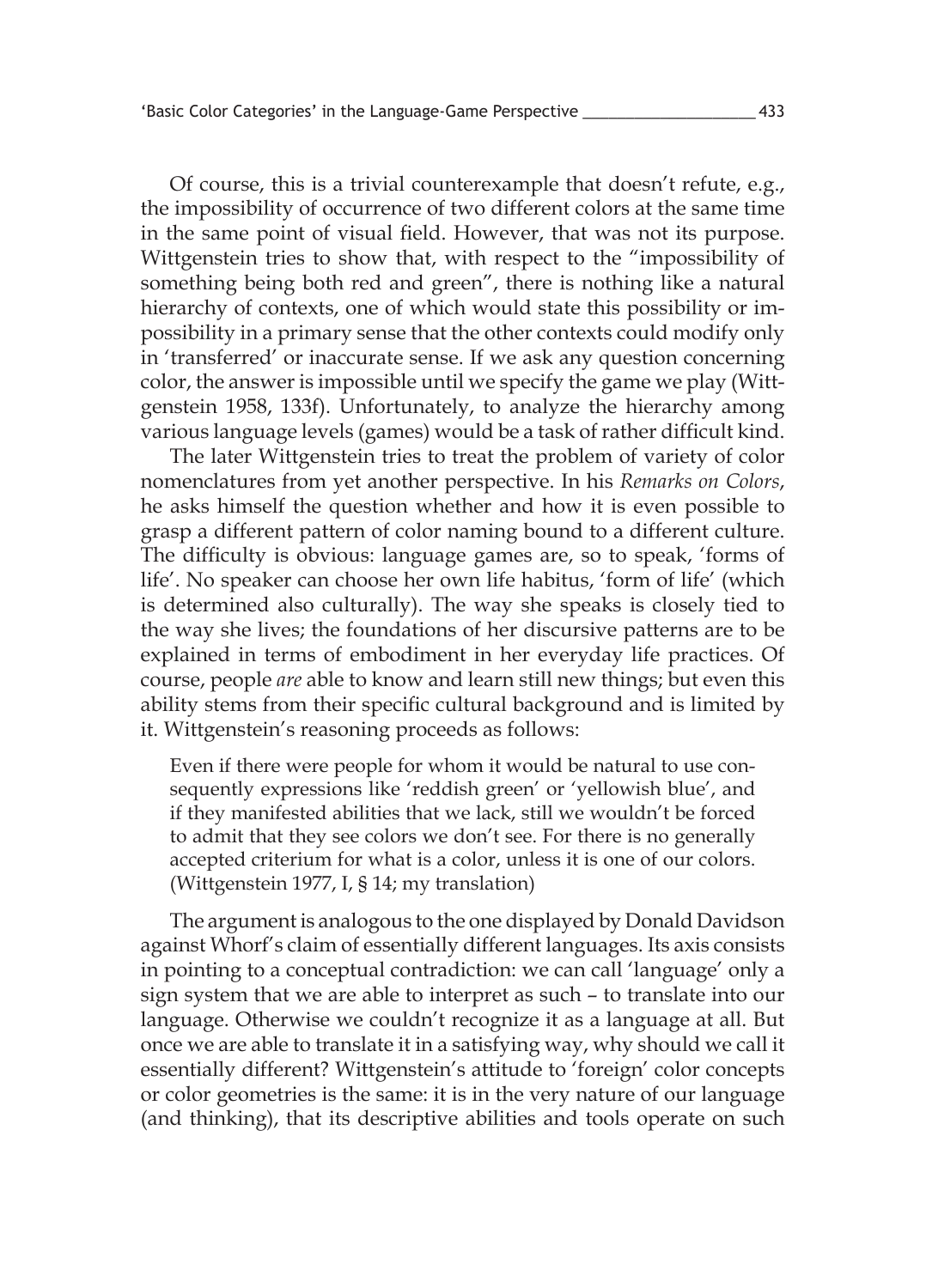self-centered basis. Even that what we are able to identify as new, unusual, different, foreign, is such by virtue of fulfilling *our* (language's) criteria for being 'new', 'unusual', 'different', 'foreign'. The doubt whether something is a color at all would be one more step beyond the doubt about the precise translation of something we already interpret or reasonably conjecture to be a color. In general, foreign color terms conceived as such have to be analogous to our own ones.

On the other hand, this procedure, though somehow parallel to Colonialistic ignorance of other cultures, cannot be identified with it. It is a pragmatic feature of any language, not only modern WIE ones. However, also the criteria of evaluating the descriptive capacity of a language are internal to the speaker's language and reflect mostly its own descriptive dispositions, tools and strategies. What differs in these features from the reference language is going to be interpreted most likely in terms of *inferiority*, as Wittgenstein puts it:

What we believe depends on what we learn. We all believe that it is impossible to get on the Moon; but there might be people believing that it is possible and that it sometimes happens. We say: these people are ignorant of much that we do know. They can't even be that sure in their view – they are mistaken and we know that.If we compare their system of knowledge with ours, their system proves itself to be much poorer. (Wittgenstein 1969, § 286; my translation)

A possible – of course simplified – extrapolation of this moral to the context of color is the following: the pattern of color names *we* (let's consider this 'we' to be the native speakers of modern WIE languages here, for the sake of simplicity) have developed is adapted to the range of practical purposes we have to solve, including usual 'objects' we have to 'give name'. The pattern of color naming displayed by a contextually distant language or rather the segment of it which we are able to translate/interpret cannot fulfill practical needs that have emerged in the context of our language equally well as our language can. It is then natural for us to see it as poorer or weaker (*ärmere*). All these morally neutral steps belong to the equipment of our language. Despite the secondary Colonialist-like interpretations we can attach to the situation of languages variety, this is their necessary background. It may be also the reason why we tend naturally to explain the synchronic differences among color nomenclatures as degradated forms of our norm of identity – the BCT pattern of the reference language.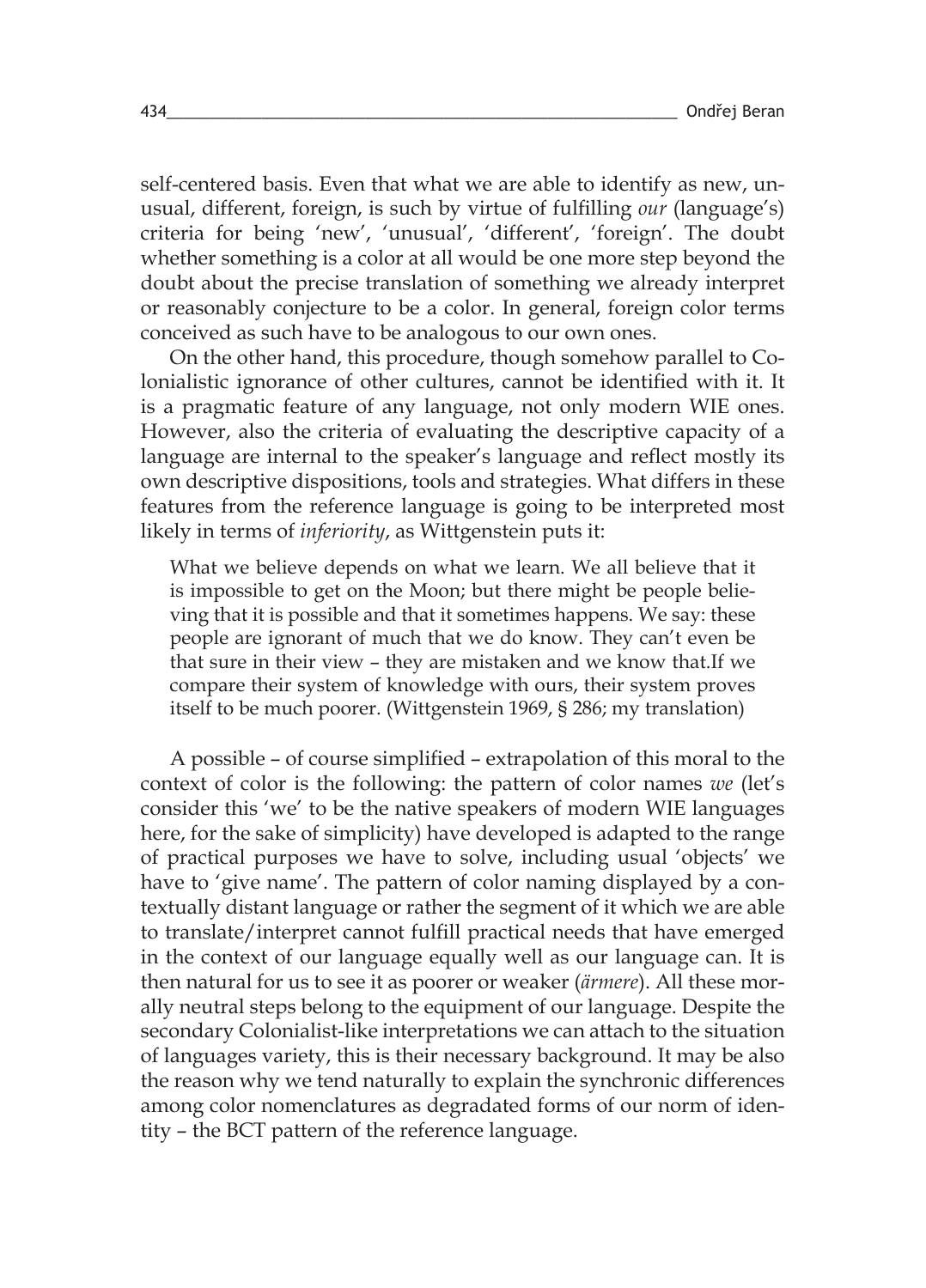## **4 Making use of BCT patterns variety in another context**

To see a possible relevance of BCT conception from another angle, let's resume briefly Wittgenstein's – though indirect – strategy of questioning the validity of CIT. CIT says, in simplified terms, the following: nothing can have two different colors in the same time. Wittgenstein replies: The patrician garments are or can be meaningfully said to be *both* red *and* green in the same time. This 'exception' from the CIT rule is of course trivial and perhaps even childish. However, the truth is that natural language *does* offer various ways how to doubt CIT, some of which are more disquieting than the patrician example. Let's consider first that 'colors' we talk about are non-homogenous scales: what we call 'red' comprises various 'shades', the differences of which may be in certain contexts striking and important. Moreover, there are usually<sup>16</sup> no sharp borderlines between colors – on a scale red becomes purple *via* gradual transition. 17 Hence, it is borderline cases what represents here, as often also elsewhere, a possible problem. Natural strategy in many languages (but not in all of them or not equally in the case of all 'basic' colors) is to produce such structures as 'blue-green'. 18 But what if one had to decide between calling a thing 'blue' and calling it 'green'?

The problematic contexts I mean involve experiences with objects having an 'indeterminate' color in a sense. Let's consider this example:

<sup>&</sup>lt;sup>16</sup> Black and white may be perhaps considered as 'punctual' colors, as opposed to colors representing a scale. We would probably call a little bit darker white or a little bit lighter black (in a range perceptible with naked eye) already grey; that is: white and black can be separated by a sharp boundary from grey, and similarly also, e.g., pink or light blue in the case of white). (*Nota bene*: this point doesn't concern an alleged 'essence' of white and black as such, but rather the way we *use* the words 'white' and 'black'.)

<sup>&</sup>lt;sup>17</sup> Hence another possible objection to the use of Munsell color chips in the field research: the subjects are forced to report their language as corresponding to a set of *discrete* samples. Which means, to put sharp boundaries upon their color nomenclature pattern, within which such boundaries may not occur.

<sup>&</sup>lt;sup>18</sup> The evolutionary framework reports particular affinity between blue and green – of the six primary basic colors blue and green are supposed to discern as the last pair. There are many languages (especially Native American languages) translated as having still one common term for blue and green, even when other primary basic colors have already emancipated. For this topic see, e.g., Kay – Kempton (1984).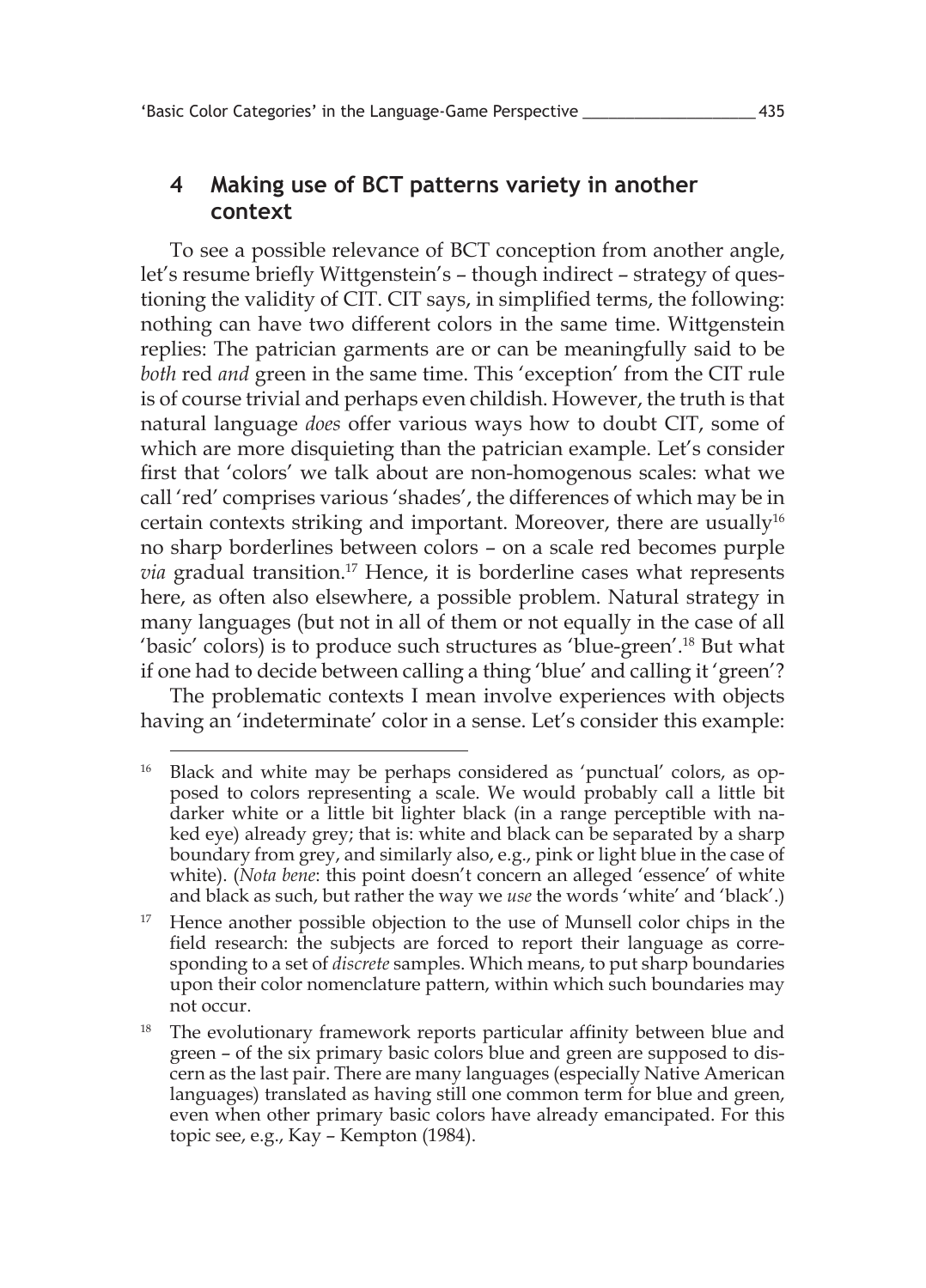A wooden board is painted with small yellow, green and brown spots. When we look at it from certain distance (or when a shortsighted person looks at it), we cannot discern individual spots anymore and we instead see a homogenous color. We are going to report this color probably as 'something between yellow, green and brown' or in a sense 'yellow *and* green *and* brown as well'. The reported object actually needn't be introduced in this complicated artificial way – for instance, autumn leaves serve the same purpose as well. Such objects or phenomena can act in our discursive procedures as having two or more different colors at the same time. The multiplicity of color can take shape of an ordinary disagreement among observers – some of them will describe the color of the object as yellow, some of them as brown etc. But some of the observers will probably insist that the object *cannot* be described adequately using *only one* color name.

A question has to be posed: which pairs (or groups) of colors can occur as members of multiple color ascription of this type? What clue is to be used for making the list? It seems that the pairs of colors that can play this role must fulfill various criteria: first, they ought to be both general – 'basic' – concepts. A counterexample: can something be reported as being both 'brown' and 'maroon'? Or both 'primrosy yellow' and 'lemon yellow'? We should ask, as Wittgenstein suggests, in what language game (context) one can meaningfully make use of these multiple ascriptions. 'Maroon' is used usually as a descriptive for color of hair or a tissue – but in such special games, those who content themselves with general terms like 'brown' will never be that good players as those who take the trouble with distinguishing between maroon, sienna or sometimes 'pure brown'. Let's imagine painters, hairstylists or fashion designers here. The same is true about different shades of the same 'general' color. In a game operating with them, the difference should be usually kept from good reasons; what is 'primrosy yellow', is usually *not* 'lemon yellow' at the same time.

Hence in the end, basic color concepts remain. Once again: which pairs of them can form multiple color ascriptions, and which ones can't? It seems quite intuitive that even the list of pairs of BCTs cannot be without limitations: no competent speaker of English will describe an object as white and black, or blue and orange at the same time, for example. We must consider here that the 'space of colors' (space of color *terms*) has certain structure or 'topology'. Some colors neighbor one another, some do not. Let's consider this scheme: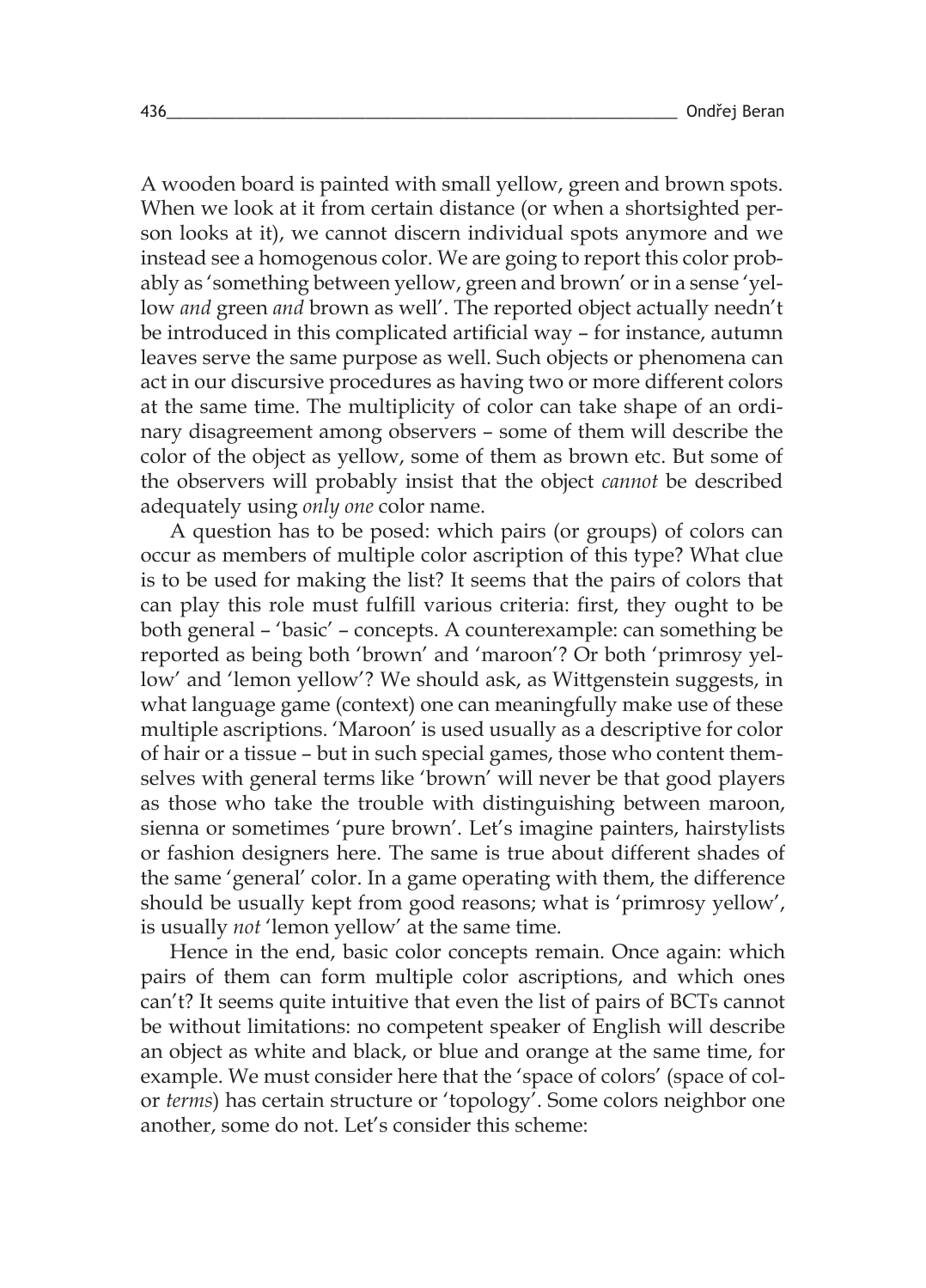

The scheme is based – not straightforwardly – on color evolutionists' sphere of basic color terms, providing here a preliminary key for creating the list of multiply ascribable color names (Kay – McDaniel 1978, 628). The list will consist of the pairs of connected colors. Clearly, there are many striking asymmetries) but we have to realize we deal with structures of natural languages that don't have to comply with the claim of 'symmetry'). Combinations of white or black (in practice spoken of as points rather than continua) with chromatic colors should rather be excluded, with possible exception of black-brown combination. It is also not quite clear why some combinations including grey seem more plausible than some others. The reason may be our familiarity with describing color of human eyes in terms of, e.g., blue-grey or green-grey combinations; a related familiarity – with human skin colors – may have influenced the apparent plausibility of black-brown. We can also conjecture adding one possible triple ascription: brown + green + yellow (which is in fact: brown + the missing BCT between green and yellow); etc. This is only a rough sketch requiring detailed analyses of our everyday use of color terms in order to become refined enough. However, it is clear that such a list can be neither infinite nor indefinite.

Here I think it is striking that the evolutionist approach, though in itself objectionable, offers a non-trivial analysis that can be applied in the *philosophical* analysis of language. The list of eleven 'basic color terms' it identifies in English, as well as in most modern WIE languages, grasps important features of *real* color semantics, or rather pragmatics. It recognizes well one level in the hierarchy of color terms as they are actually used in one group of natural languages (culturally akin), though perhaps mainly by notoriously color-insensitive men. In this sense, it provides a ground for – in this discipline – unique cooperation between philosophy and sciences. The structure of node concepts of color identified as 'basic color terms' obviously reflects a real and im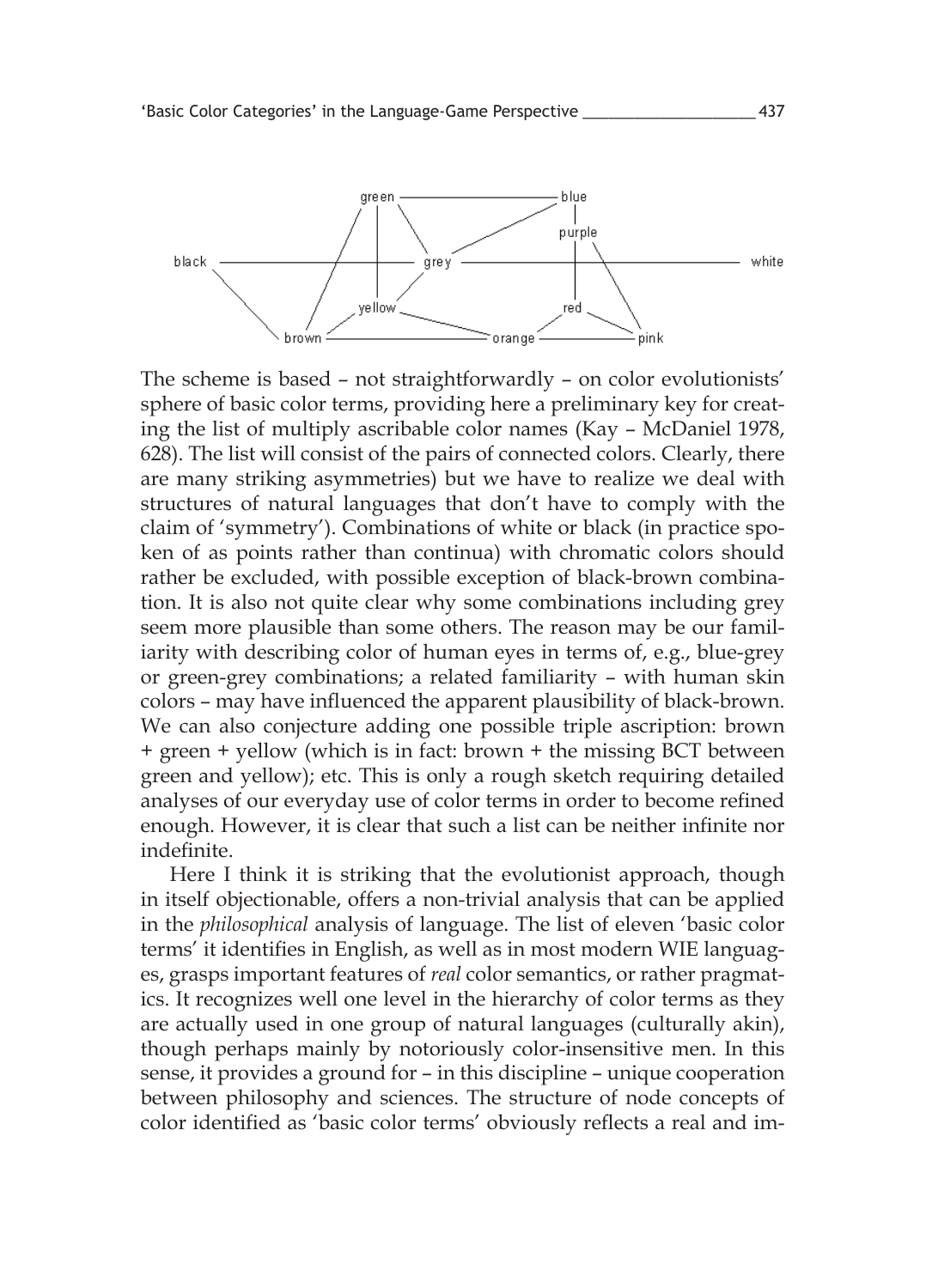portant point of natural language pragmatics and helps us understand better the limits of validity of CIT, for instance.

But what about the universality of the evolutionary framework? Well, in (mostly *men's* practice of) English one can *sometimes* meaningfully ascribe certain pairs of colors at the same time. Does it work equally well in 'less evolved' languages occupying 'lower' stages in the evolutionary scheme? Consider the most extreme case: Dani language containing only two alleged macro-color BCTs: dark and cool *mili* and light and warm *mola*. Can anything be meaningfully said to be both *mili* and *mola*? Even if the object could be placed somewhere on the boundary which dissects the color spectrum into *mili* and *mola*, such statement would produce utter confusion. If we translated the assumed Dani statement (and the very idea of *translation* can be problematic here), we would get: 'x has both the color of one half of the whole color spectrum and the color of the other half of it'. Hence, in a sense, x has all the colors at the same time.

The problem may lurk in the macro-color character of the terms *mili* and *mola*. Let's try then to restrict this CIT-application of evolutionary scheme on languages of those stages, where all the 'primary' basic colors (black, white, red, yellow, green, white) has been distinguished. Does it work already in the case of just the six emancipated BCTs? The results obtained here seem to be more plausible at the first sight than in the case of Dani. However, since black and white cannot be easily used in the list of exceptions from CIT, our list will consist of only four pairs of which only two agree with 'our' list: green + yellow and green + blue. Since in our language such structures like 'orange' work, we could hardly conceive what the speakers of such language can 'mean' by the ascription 'x is both red and yellow' that *we* would attribute to them as something they should *meaningfully* use. Should it mean our 'orange'? Or whatever from the scale red-to-yellow, except the extreme points?

Clearly, this application of the scheme is far from being glorious. In fact, we can get results looking as plausible only in the case of those languages in which the list of 'basic colors' varies from our list in, say, two items at most. It is Davidsonian-Wittgensteinian argument revisited: only such languages (and their structural features) can be compared meaningfully, that don't differ considerably.

An objection can be expected: perhaps the evolutionary framework cannot be applied for particular *philosophical* needs equally well in all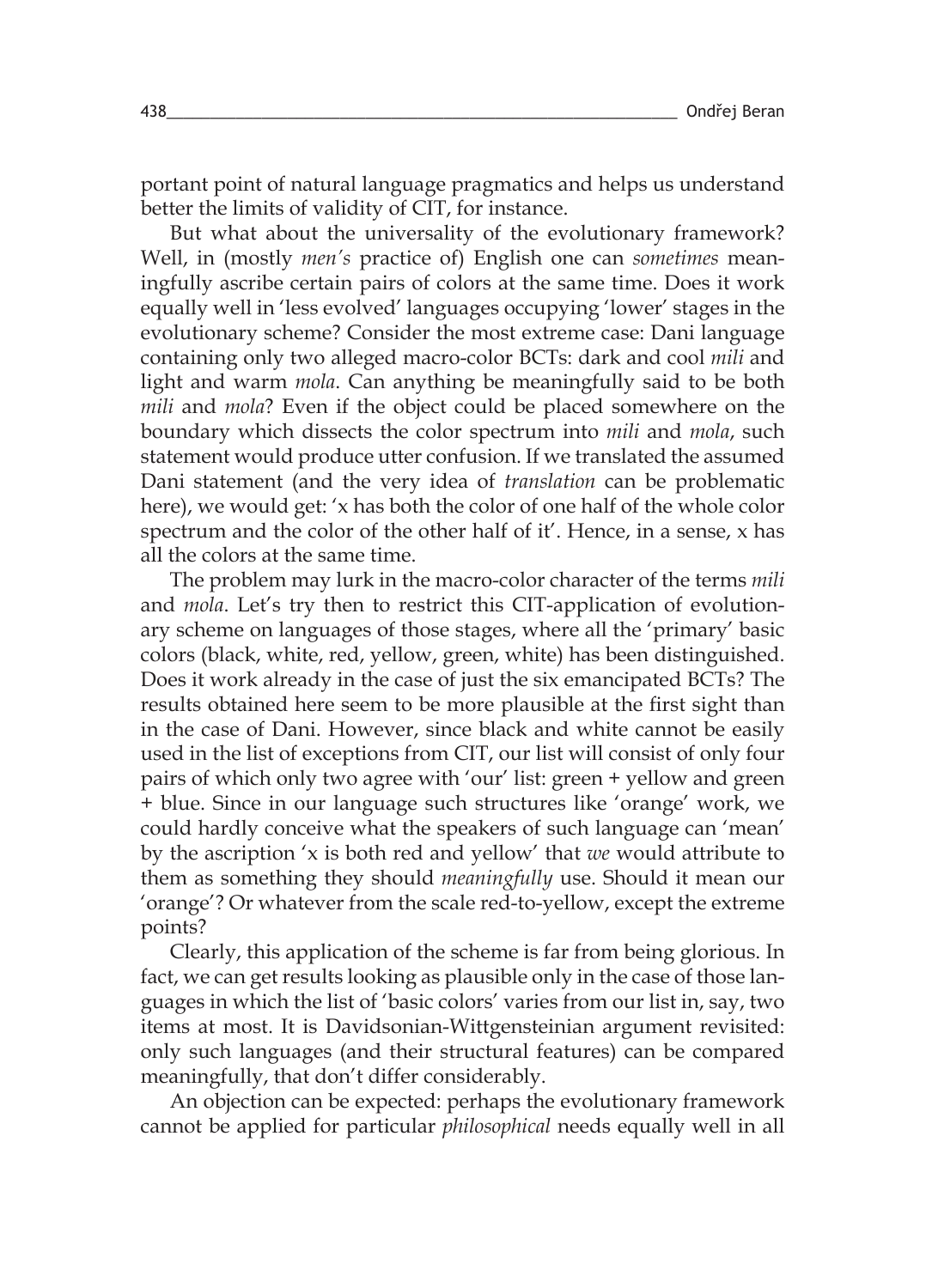languages – but does it mean that it is not valid in itself? The objection is at least partly mistaken. I do not intend here to raise polemics against all the BCT machinery and to refute it. My aim is much rather to pose the question about the meaning of *our* concept 'basic color'. Though my argument originates outside the concept of color science and adopts a rather philosophical point of view, I think the question of semantics of the notion 'basic' is not irrelevant also for color science. The function of 'basic' color concepts in our language reflects the hierarchy of their use with respect to other, 'non-basic' concepts. Certainly, this use varies widely across language games; but some rules hold universally. For instance, what has a non-basic color (maroon), can be often implied to belong to the domain the respective basic color (brown) and under certain conditions it can be called brown (unless this 'basic' concept is of no use in the particular game). On the other hand, the basic cannot be easily qualified to be any of its subspecies (brown to be maroon) or all. The special case of multiple ascriptions tracking 'gaps' among basic terms is, I suppose, characteristic for our type of language, displaying a larger number of BCTs among which we place non-monolexemic transitive color terms like blue-green. When a language doesn't display this pattern (its variety of so-called 'basic' terms is considerably poorer), we may have problems identifying 'basic' concepts within it. We can perhaps identify them in the simple game of color naming. But they will probably fail to fulfill several functions – play other games – that we expect our set of basic color concepts to fulfill. What *we* understand as basic color concept, reflects particular functions and needs of *our* language and is tacitly supposed to be able to fulfill these or analogous functions. Hence, considering the meaning of our concept 'basic color', it is highly questionable whether and to what extent terms like Dani *mili* and *mola* can be understood as 'basic' color terms at all. And, consequently, to be 'colors' in our sense at all as well.

However, the folk-scientific intuition defends strongly the basic presuppositions of the evolutionary approach. It seems natural to presuppose the common basis of light rays with different wavelengths perceived by all people who share the same neuro-physiological equipment. Such background can be of course reflected differently in language – admits the folk color-realist – but these differences are of a secondary nature and can be meaningfully interpreted as contingent variations of the same pre-supplied material.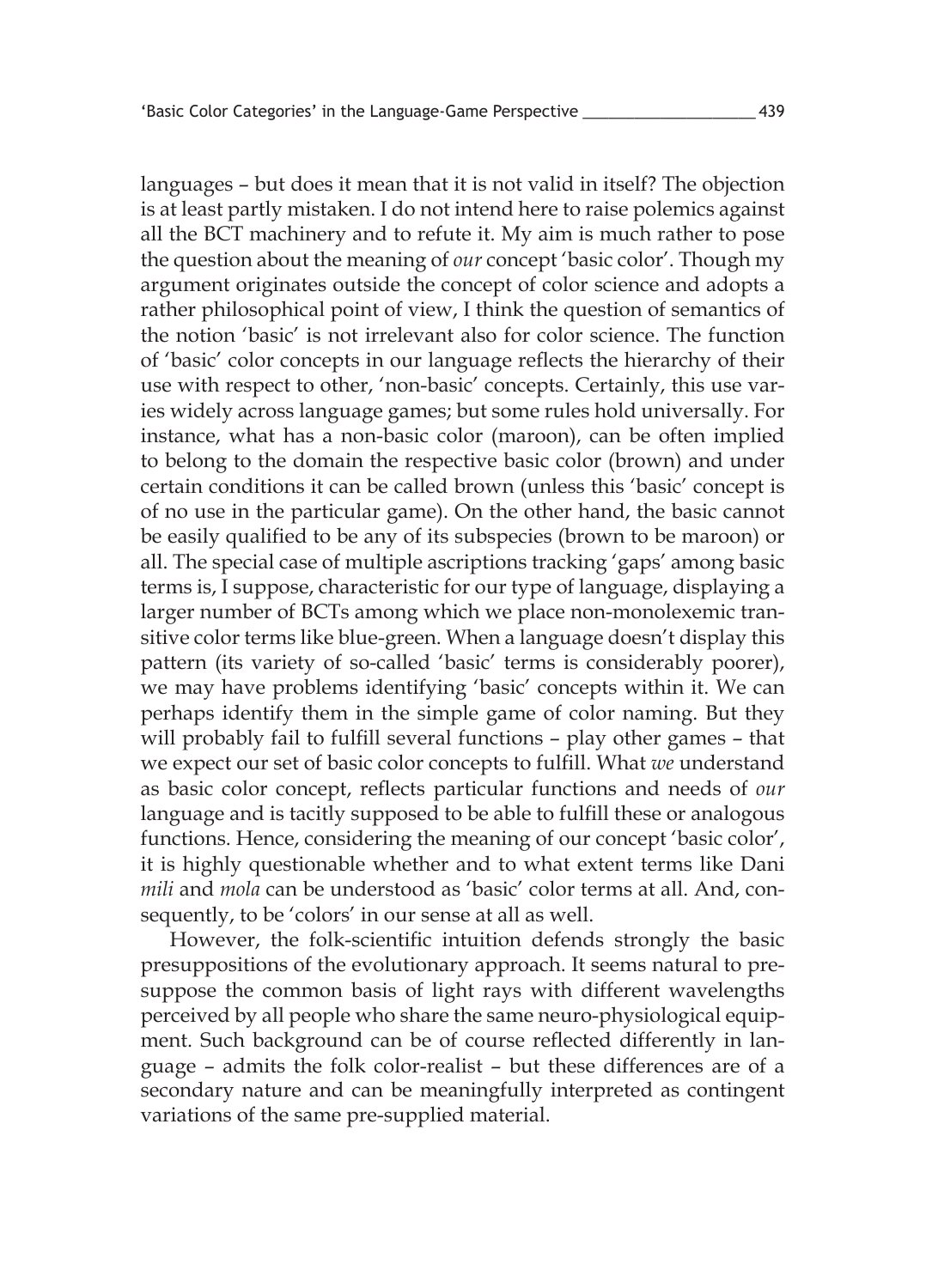Natural as these presumptions may seem, they produce only problems when inspected from the philosophical point of view. Our conceptual machinery serves us, from its very nature, no tool for independent treatment of the pre-conceptual, so that it could be compared with the conceptual, as if both were seen from 'outside'. The conceptual tools we use for conceiving the pre-linguistic level of the matter come from our language again – the position of 'naïve realism' can't be adopted here. On the other hand, it is not refuted in favor of linguistic conventionalism. What we can experience and say about the world and its colors is non-trivially rooted in 'reality' that cannot be defined simply as mental construct or linguistic construct. Certain language games, like just those that reflect colors, resemble much rather sports appropriated to their playgrounds (environments). And one should be rather careful in speaking of various cultural environments as of 'one world'; this is documented by various socio-linguistic differences.

As for the alleged uniformity of the language-independent observer's psyche (pre-linguistic level of her experience), it's not a necessary requisite either. Another way how to overcome the postulated duality of the environment and the observer is to thematize the dynamic interplay between them. Language is a bodily and embodied phenomenon itself; hence there is no reason why the variety of language games we play should operate independently on our bodily existence merged into the everyday environment of our lives. Color terms, understood as a way we perceive and process one level of the world, should better be understood as historically developed 'exosomatic organ' – "an institutional structure that substitutes for, extends, or compensates for the inchoate powers of the human body (as do print, microscopes, telescopes, and computers)"(Saunders – van Brakel 1997, 219). Such 'organ' belongs neither to subjective, nor to objective realm; this distinction makes no sense here. A step towards new, illuminating view on the structures of color we perceive in the world is then to interpret them in Bourdieuian terms, as a kind of 'habitus'. 19 According to Bourdieu, differences in cognitive schemata with which we interpret the world – differences stemming from different social, cultural, historical structures – are not differences in terms of 'forms of consciousness' or linguistic convention; they are essentially a bodily matter. There is no need to postulate the same sensory experience interpreted in different ways by

This interpretation is suggested by Saunders (2009).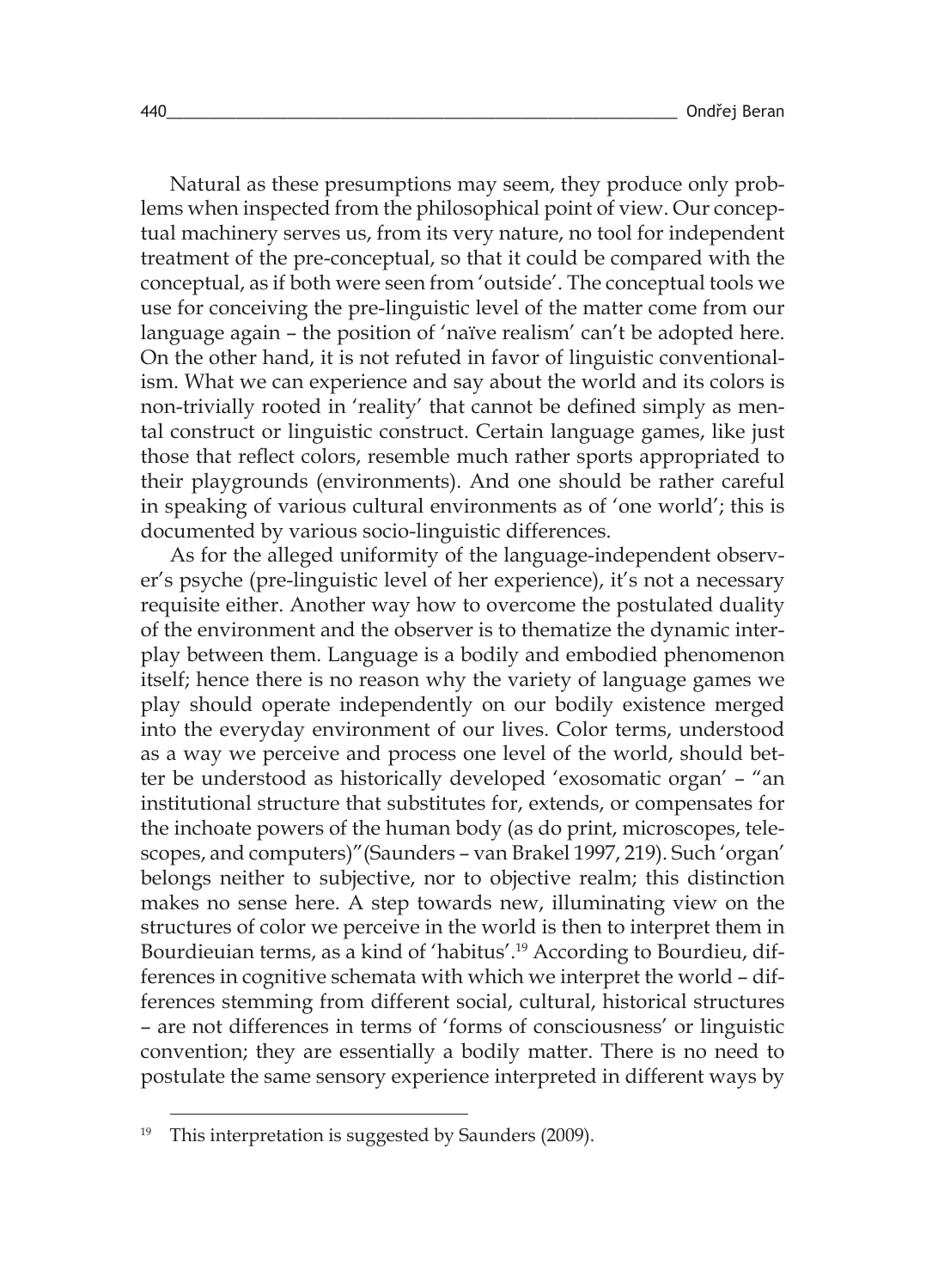various cultural schemes. 20 In consequence of our previous contingent experience and training which is bodily itself, we are differentially attuned to the specific conditions of our environments (see, e.g., Bourdieu 1972). To adopt certain way of color-description of one's 'world' (among many possible descriptions thereof) means to transcribe one's body (bodily equipment), to put it metaphorically. According to this, a shift in the structure of color vision, if not impossible, is definitely not a matter of immediate arbitrary decision; it would require a difficult and long-time training.

#### **5 To conclude**

My aim was to show that our discursive procedures concerning colors are essentially language-game-relative, and as such serve us with a 'contingent *a priori*' of the world vision. They can be treated neither as objective, nor as subjective. Our theoretical tools for color description and analysis originate in the same realm. The evolutionary framework – and the very concept of 'basic color' – introduced by Berlin and Kay therefore reflects the language games of its contingent cultural background. However, this is why it can provide us with a valuable explanatory tool for the structure of color concepts found in modern WIE languages; at least in the segment of English spoken mostly by men. This way it contributes to the solution of problems within the domain of analytical philosophy, first of all the problem of multiple color ascriptions, unpleasant for CIT. On the other hand, the more distant a language is to the modern WIE pattern of color concepts, the less adequate is the description suggested by the BCT conception. The hypothesis of diachronicity of different evolutionary stages reflects much rather a *synchronic* difference in degrees of importance of – in our sense – 'basic' color concepts for the respective languages. Lower number of concepts interpreted as 'basic color terms' by us means foremost their lower utility in the particular language. Uncertainty about the real meaning of their 'basic' character is a natural consequence. 21

<sup>&</sup>lt;sup>20</sup> Davidson (1974) criticized this opposition of conceptual scheme and sensory content as the 'third dogma of Empiricism'.

<sup>&</sup>lt;sup>21</sup> For comments on the topic I owe thanks to Petr Glombíček, Barbara Saunders, Jaroslav Peregrin and Vladimír Svoboda.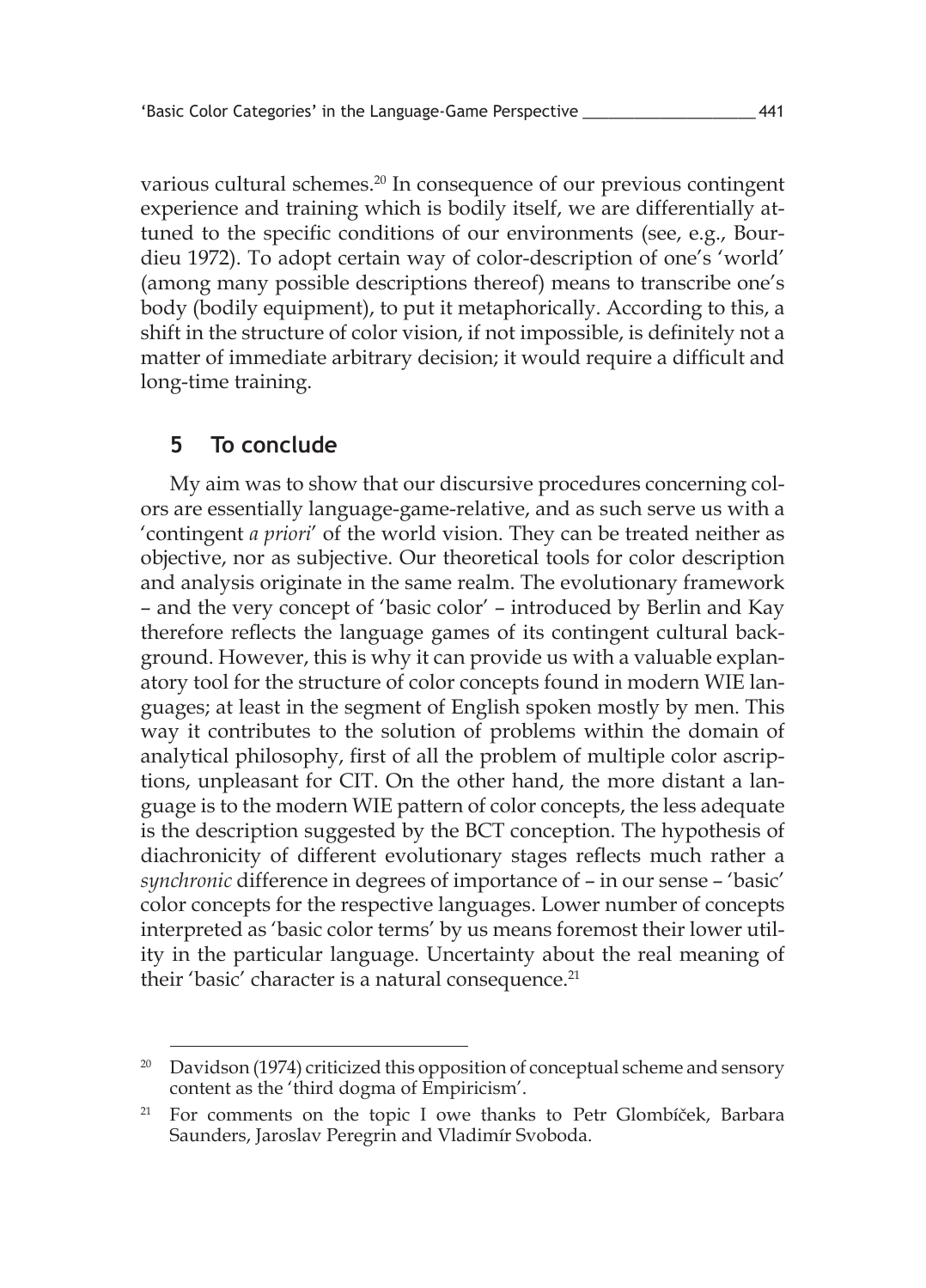*Department of Logic Institute of Philosophy The Academy of Sciences of the Czech Republic Jilská 1 110 00, Praha 1 Czech Republic ondrej.beran@flu.cas.cz*

#### **References**

- Austin, J. (1980): Wittgenstein's Solutions to the Color Exclusion Problem. *Philosophy and Phenomenological Research* 41, 142-149.
- Berlin, B. Kay, P. (1969): *Basic Color Terms*. Berkeley: University of California Press.
- BOURDIEU, P. (1972): *Esquisse d'une théorie de la pratique*. Geneve: Droz.
- Davidson, D. (1974): On the Very Idea of a Conceptual Scheme. *Proceedings and Addresses of the American Philosophical Association* 47, 5-20.
- DAVIES, I. CORBETT, G. (1998): A Cross-Cultural Study of Color-Grouping: Tests of the Color Universals. *Ethos* 26, 338-360.
- Frost, D. R. Grant, T. Faivovich, J. Bain, R. H. Haas, A. Haddad, C. F. B. – de Sá, R. O. – Channing, A. – Wilkinson, M. – Donnellan, S. C. – Raxworthy, C. J. – Campbell, J. A. – Blotto, B. L. – Moler, P. E. – Drewes, R. C. – Nussbaum, R. A. – Lynch, J. D. – Green, D. M. – Wheeler, W. C. (2006): The Amphibian Tree of Life. *Bulletin of the American Museum of Natural History* 297, 1–370.
- Heidegger, M. (1960): *Unterwegs zur Sprache*. Pfullingen: Günther Neske.
- Heidegger, M. (1977): *Sein und Zeit*. Frankfurt am Main: Vittorio Klostermann.
- HEIDER, E. R. (1972): Probabilities, Sampling, and Ethnographic Method: The Case of Dani Color Names. *Man*, New Series, 7, 448-466.
- JORDAN, G. MOLLON, J. D. (1993): A Study of Women Heterozygous for Color Deficiencies. *Vision Research* 33, 1495-1508.
- Kay, P. Kempton, W. (1984): What Is the Sapir-Whorf Hypothesis? *American Anthropologist*, New Series, 86, 65-79.
- Kay, P. Maffi, L. (1999): Color Appearance and the Emergence and Evolution of Basic Color Lexicons. *American Anthropologist*, New Series, 101, 743-760.
- Kay, P. McDaniel, C. K. (1978): The Linguistic Significance of the Meanings of Basic Color Terms. *Language* 54, 610-646.
- Kristol, A. M. (1980): Color Systems in Southern Italy: A Case of Regression. *Language* 56, 137-145.
- Lakoff, R. T. (2004): *Language and Woman's Place. Revised and Expanded Edition*. Oxford: Oxford University Press.
- Lance, M. (1998): Some Reflections on the Sport of Language. *Noûs* 32, Supplement: Philosophical Perspectives 12 (Language Mind and Ontology), 219-240.